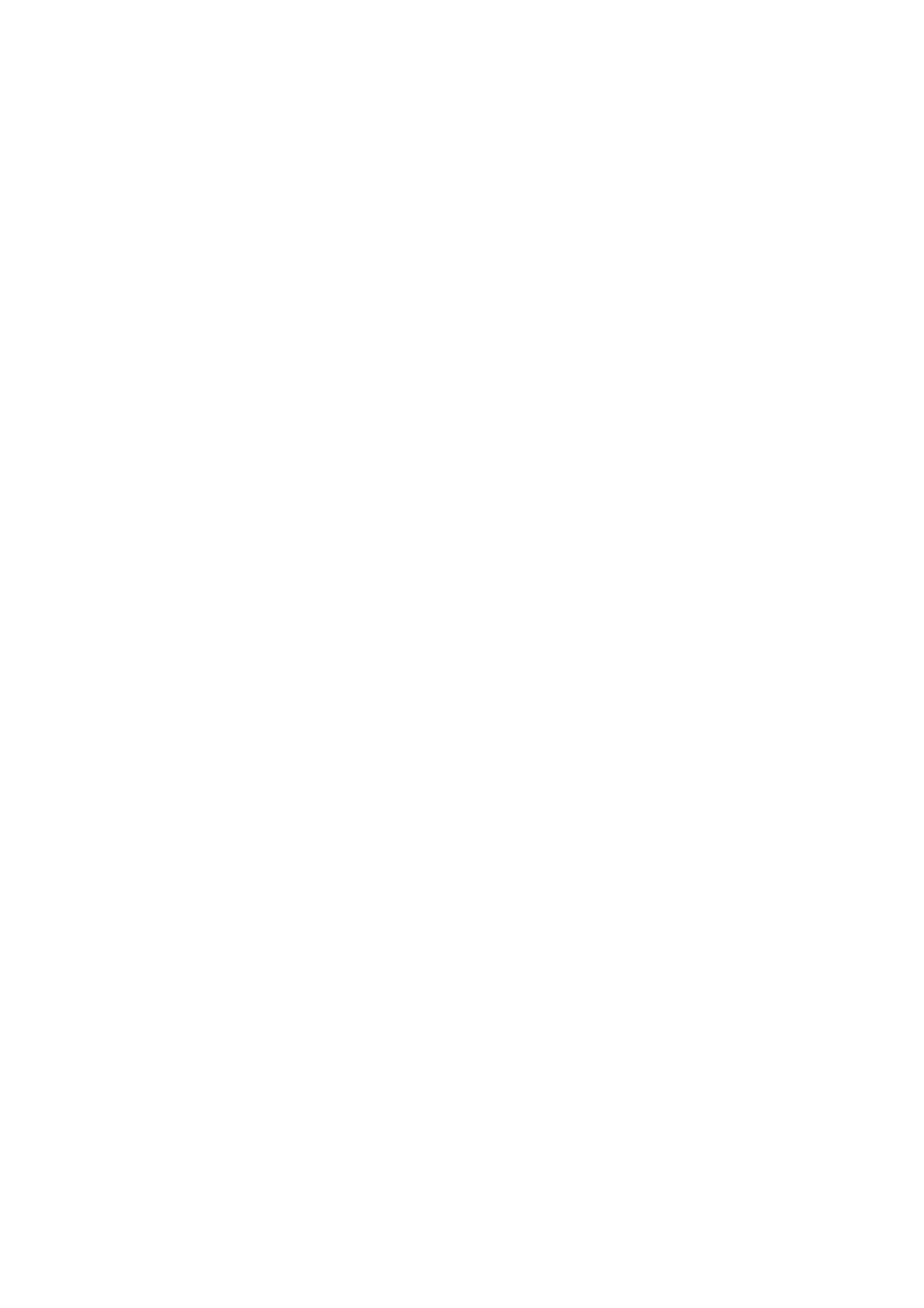SLU *Sveriges lantbruksuniversitet*

# Prevalence of selected infectious diseases in Samoan dogs

# Kim Sjölander

*Handledare: Ulf Emanuelson och Cecilia Wolff, Institutionen för kliniska vetenskaper Examinator: Bernt Jones, Institutionen för kliniska vetenskaper*

> *Examensarbete inom veterinärprogrammet, Uppsala 2012 Fakulteten för Veterinärmedicin och husdjursvetenskap Institutionen för Kliniska Vetenskaper Kurskod: EX0239, Nivå X, 30hp*

> *Nyckelord: Samoa, canine, parasites, bacteria, prevalence*

*Online publication of this work: http://epsilon.slu.se ISSN 1652-8697 Examensarbete 2012:27*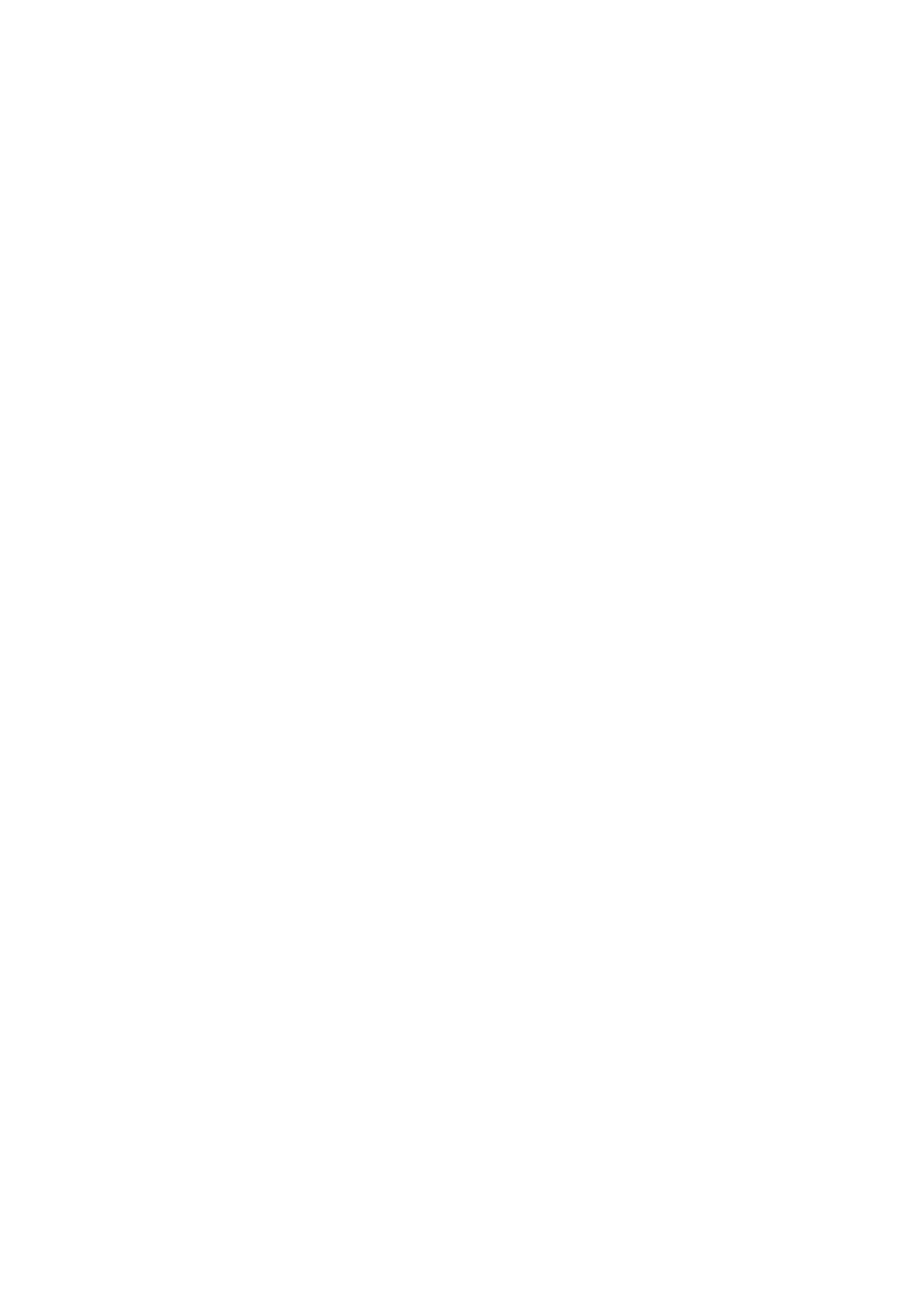# **CONTENTS**

| Antibodies against Anaplasma phagocytophilum in serum19         |  |
|-----------------------------------------------------------------|--|
|                                                                 |  |
| Ehrlichia canis, Borrelia burgdorferi and Leishmania infantum20 |  |
|                                                                 |  |
|                                                                 |  |
|                                                                 |  |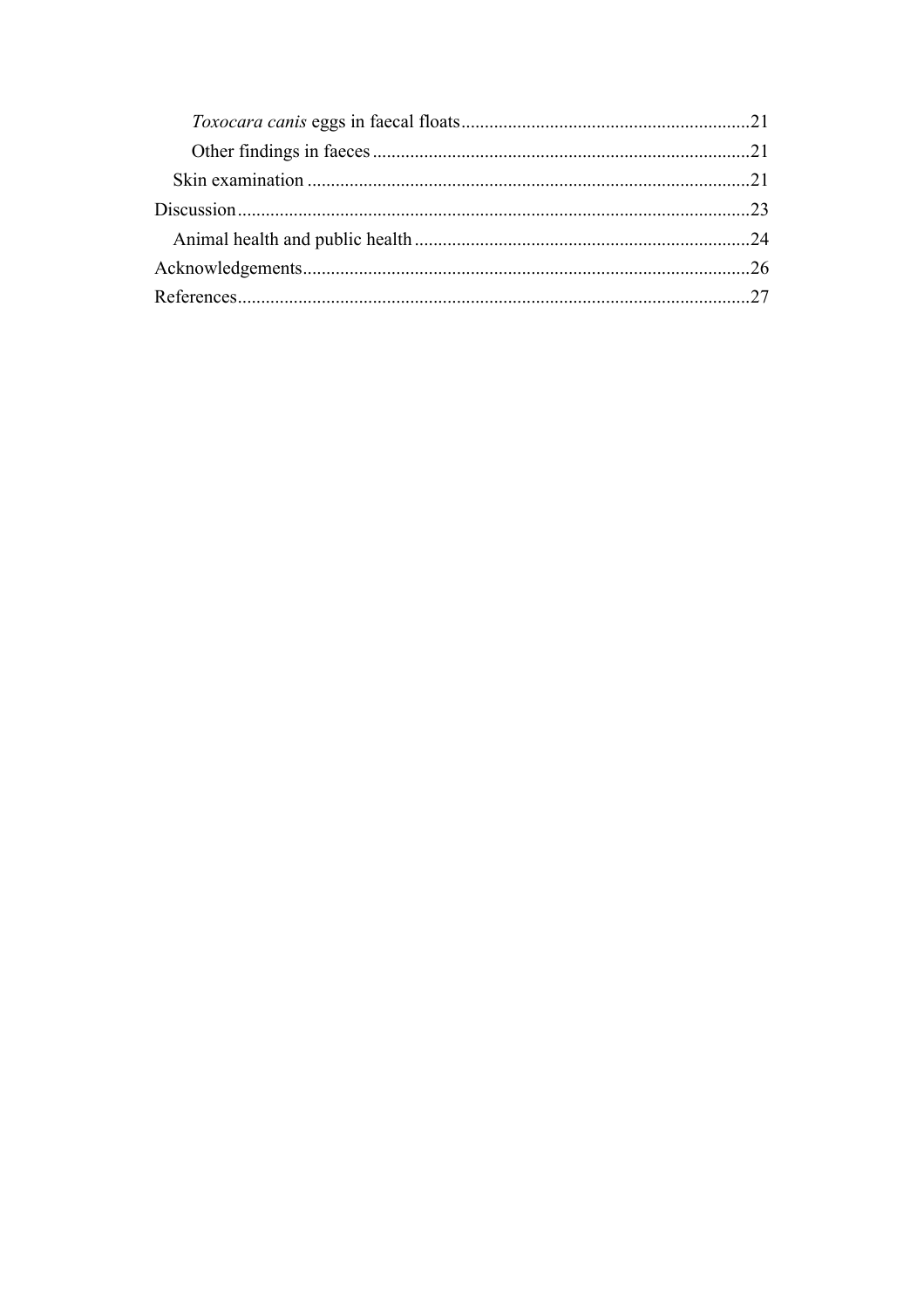# **ABSTRACT**

The aim of this study was to investigate the prevalence of selected infectious diseases of dogs in Samoa. Samples were collected from 192 dogs coming from 21 different villages on the two islands Upolu and Savai'i in August 2011. The dogs sampled were all undergoing anaesthesia for desexing. In total 187 serum samples and 159 faecal samples were analysed, and 181 dogs' furs examined for ectoparasites. Microscopy of the faecal samples, using a faecal float method, was performed in Samoa, whereas the serum samples were analysed in New Zealand using a commercial ELISA (enzymelinked immunosorbent assay) test. The sampled population had a prevalence of 9.6% for *Anaplasma* spp, 43.9% for *Dirofilaria immitis*, 97.5% for hookworm, 6.9% for *Trichuris vulpis* and 4.4% for *Toxocara canis.* None of the 187 serum samples were positive for *Ehrlichia canis, Borrelia burgdorferi* or *Leishmania infantum*. There was a high prevalence of ectoparasites, with fleas found on 79.7%, lice on 9.1% and ticks on 42.8% of the examined dogs.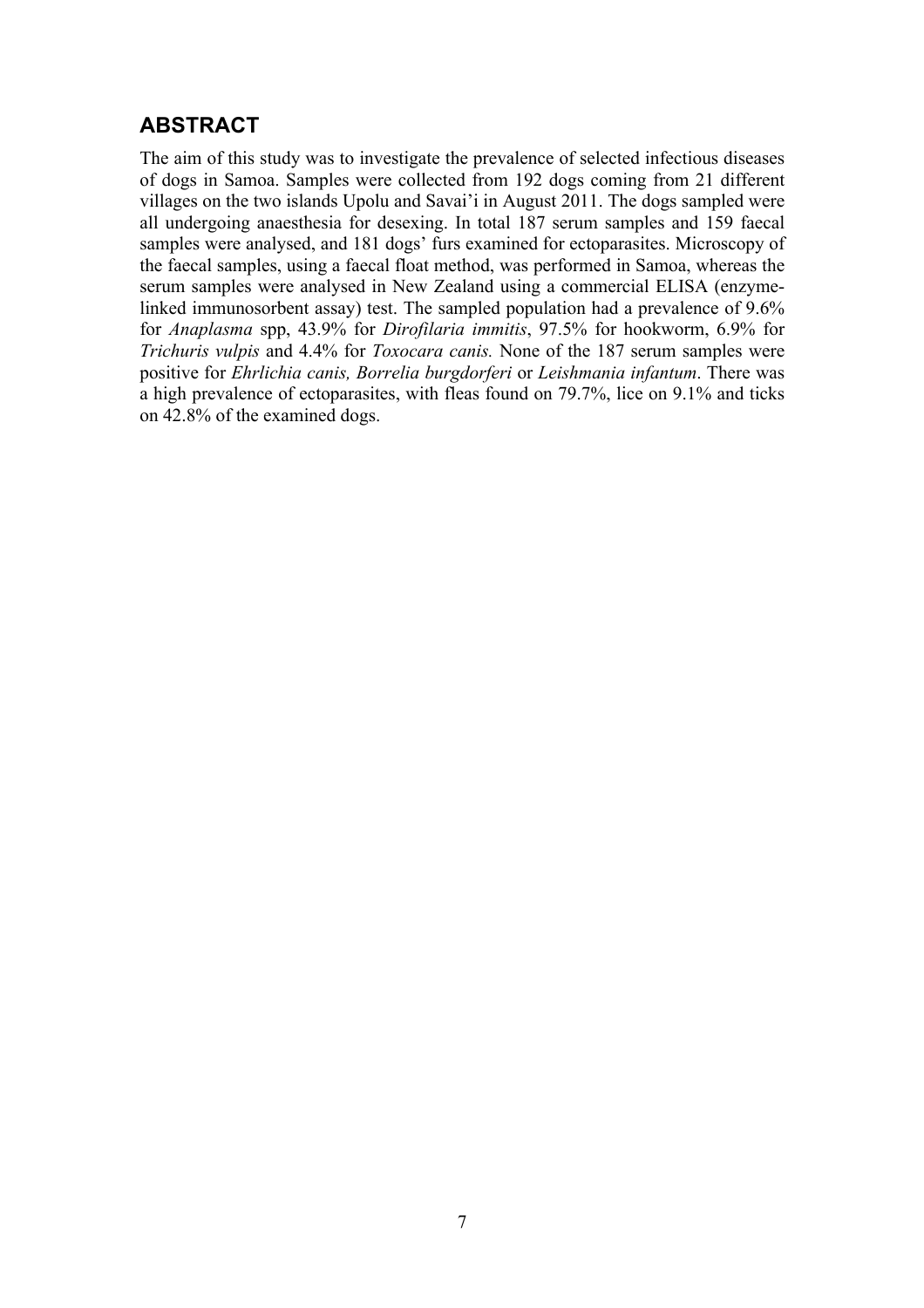# **SAMMANFATTNING (ABSTRACT IN SWEDISH)**

Målet med denna studie var att undersöka prevalensen av utvalda infektiösa sjukdomar hos hundar på Samoa. Prover togs från 192 hundar från 21 olika byar på de två öarna Upolu och Savai'i under augusti 2011. Hundarna som provtogs var samtliga under generell anestesi for kastrering eller sterilisering. Totalt 187 serumprover och 159 träckprover analyserades. Pälsen på 181 hundar undersöktes för ektoparasiter. Mikroskopering av träckproverna, efter fekal flotationsmetod, utfördes på Samoa. Serumproverna analyserades i Nya Zeeland med ett kommersiellt ELISA-test (enzyme-linked immunosorbent assay). Den provtagna populationen hade en prevalens på 9.6% för *Anaplasma spp*, 43.9% för *Dirofilaria immitis*, 97.5% för hakmask, 6.9% för *Trichuris vulpis* samt 4.4% för *Toxocara canis*. Ingen av de 187 serumprovrna var positiva för *Ehrlichia canis*, *Borrelia burgdorferi* eller *Leishmania infantum*. Prevalensen för ektoparasiter var hög, med loppor på 79.7%, löss på 9.1% och fästingar på 42.8% av de undersökta hundarna.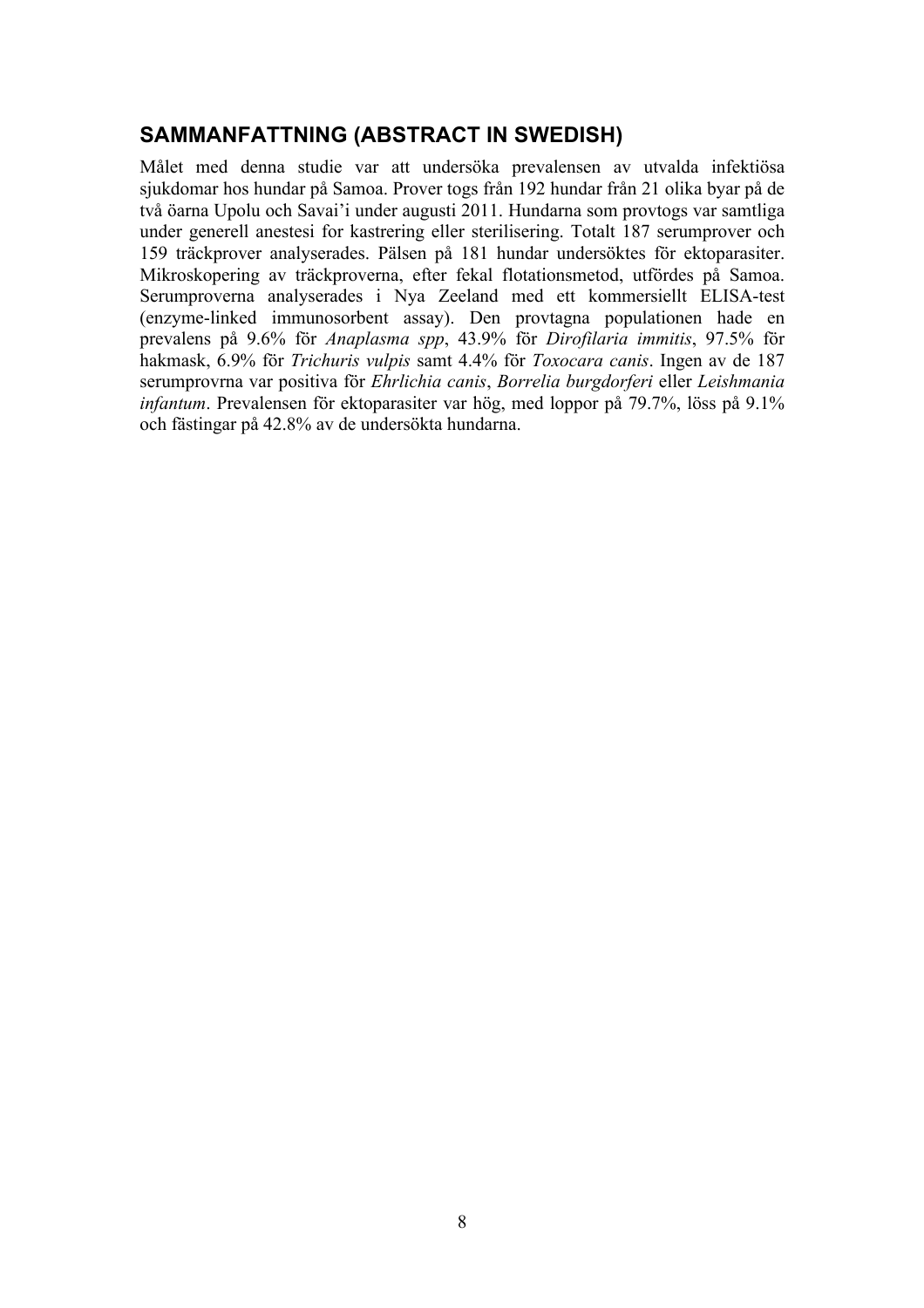# **INTRODUCTION**

#### **Background**

Samoa is a small South Pacific nation consisting of two main islands, Upolu and Savai'i, and several much smaller islands. The total area of the country is 2,831 km2. The climate is tropical. The only city is the capital Apia which according to the last census from 2006 (Samoa Bureau of Statistics, 2008) had 21% of the total population of 180,741. The rest of the population lives in villages, most of them coastal.



 *Fig. 1. Map over Samoa (©* Wikimedia Commons*, images available under a Creative Commons Attribution-Noncommercial license).*

Although there are no official data on the number of dogs (*Canis familiaris*) in Samoa, the consensus is that it is vastly overpopulated, with free roaming dogs seen as malevolent to tourism, and also a problem for the locals constantly under risk of being attacked.

The only veterinary clinic for companion animals in Samoa is run by the Animal Protection Society (APS), a non-profit, non-governmental organisation founded in 1994 with the aim of improving the health and welfare of cats and dogs in Samoa. They are open for regular veterinary care on normal business hours as well as offering emergency care at any time, all at cost price. They also run free education on animal welfare in schools and to the public. One of their important missions is desexing of cats and dogs as a mean of keeping the population down in a humane way. For this purpose the APS regularly do visits to villages so that dog owners in remote areas also can get a chance to have their dogs or cats desexed.

Dogs in Samoa live a different life than that of Swedish dogs. They are never kept on a leash, and even though most dogs technically are owned by someone they are free to roam the streets as they wish during the day and often night. Since the dogs are free roaming, they often get hit by cars, and it is not rare to see lame dogs with old fractures. This also seems to be a common cause of death, and the dog population is young. Dogs are fed food scraps, often bone or bread.

Puppies are adored but as soon as they get older they are no longer as appreciated. Adult dogs are mostly kept as guard dogs, and may be treated badly so as to make them more aggressive.

Some Samoans attempt to keep the dog population under control by killing newborn puppies, especially female ones. As a result there are more male dogs than female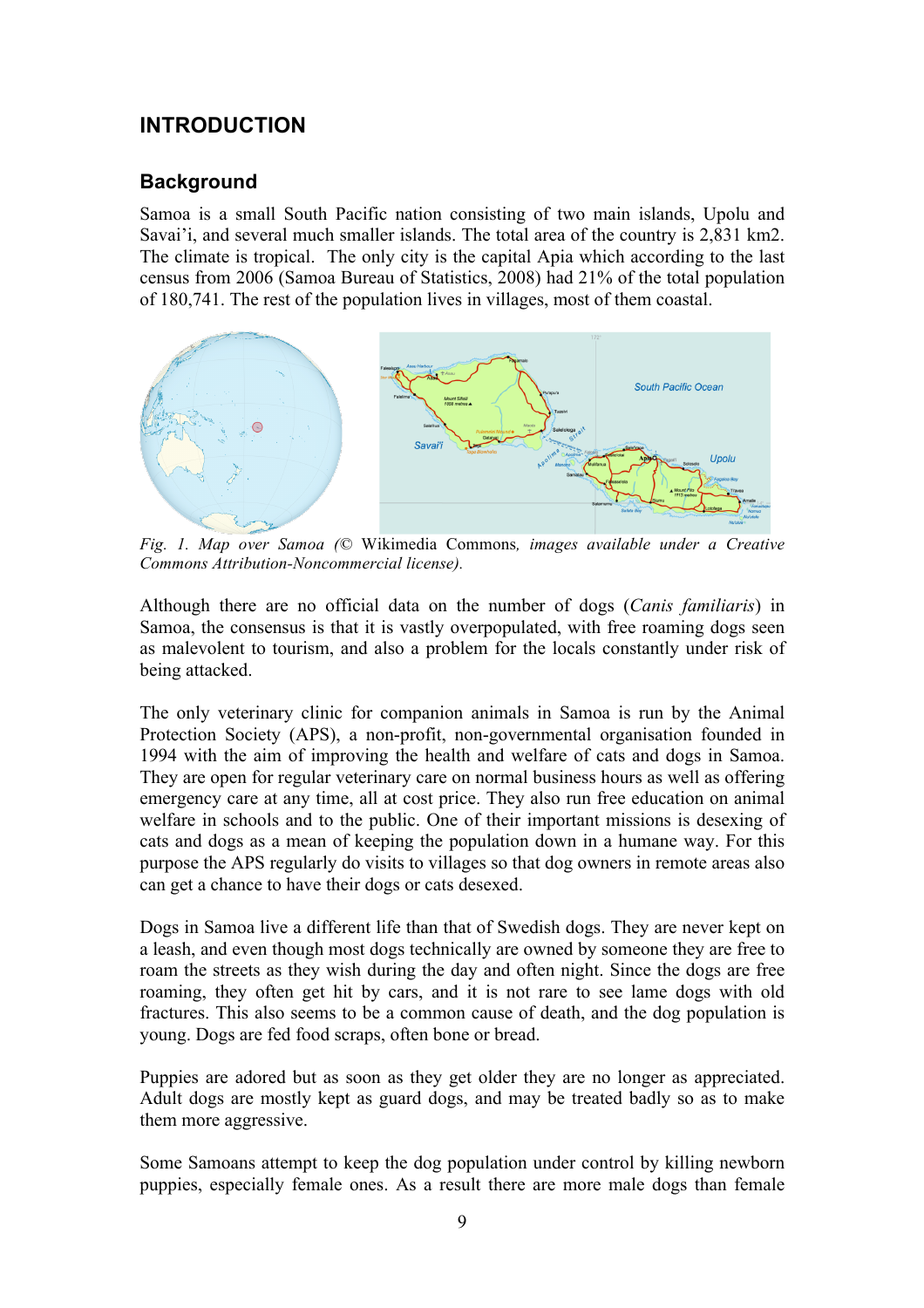dogs in Samoa. Adult dogs are at risk of being maliciously poisoned by neighbours, attacked by machetes or having stones thrown at them, which Samoans see as selfdefence. This has led to a vicious cycle where dogs become aggressive because of the abuse they have to endure. Once aggressive, Samoans are more prone to use violence against them. The APS aim to break this vicious cycle with humane education programs in schools and the wider community.

The high population of dogs, and their close contact with people, make them a possible threat to public health since they may pose as reservoirs for agents causing human disease.

# **Parasites**

#### *Hookworms*

Hookworms are nematodes of the superfamily *Ancylostomatoidea*. Hookworms seen in dogs include *Ancylostoma caninum, A. braziliense, A. ceylanicum,* and *Uncinaria stenocephala.* It is not possible to morphologically differentiate eggs from different *Ancylostoma* species. *U. stenocephala* can be morphologically differentiated from *Ancylostoma* spp by measuring the size (Bowman et al, 2010). *A. caninum* has previously been reported in Samoa (Martin, 1999).

# *Lifecycle and disease in dogs*

Hookworm eggs are passed in faeces, and under the right conditions they hatch and develop to third stage larvae. Dogs can be infected by ingesting these larvae, or percutaneously, where third-stage larvae migrate through the skin (Bowman et al, 2010). Transmammary infection also occurs with *A. caninum*. The disease caused in dogs varies with the hookworm species involved. *A. caninum* attaches to the intestinal mucosa and removes blood from arterioles, causing an acute or chronic haemorrhagic anaemia, particularly severe in young pups infected through the transmammary route. *A. braziliense, A. ceylanicum* and *U. stenocephala* in dogs usually only cause mild digestive upsets, diarrhoea and sometimes low-grade anaemia and hypoalbuminemia. They may also cause dermatological reactions when migrating through the skin, particularly dogs already sensitised may suffer from pedal dermatitis (Taylor et al 2007).

# *Zoonotic potential*

The percutaneous route is the most common in humans infected by canine hookworms. In humans these cutaneous larva migrans are often self-limiting but larval migration to other sites has been seen, such as to the lungs causing eosinophilic pneumonitis, to muscle tissue causing localised myositis, to the eye causing neuroretinitis, and to the bowels causing eosinophilic enteritis. A few cases with animal hookworms developing to adults have been reported (Bowman et al, 2010).

# *Dirofilaria immitis*

*Dirofilaria immitis*, the canine heartworm, is a nematode of the superfamily *Filarioidea*, prevalent in warm-temperate and tropical zones, including Australia. The final hosts are canids, occasionally felids and rarely humans (Taylor et al, 2007). *D. immitis* has previously been reported in Samoa (Martin, 1999).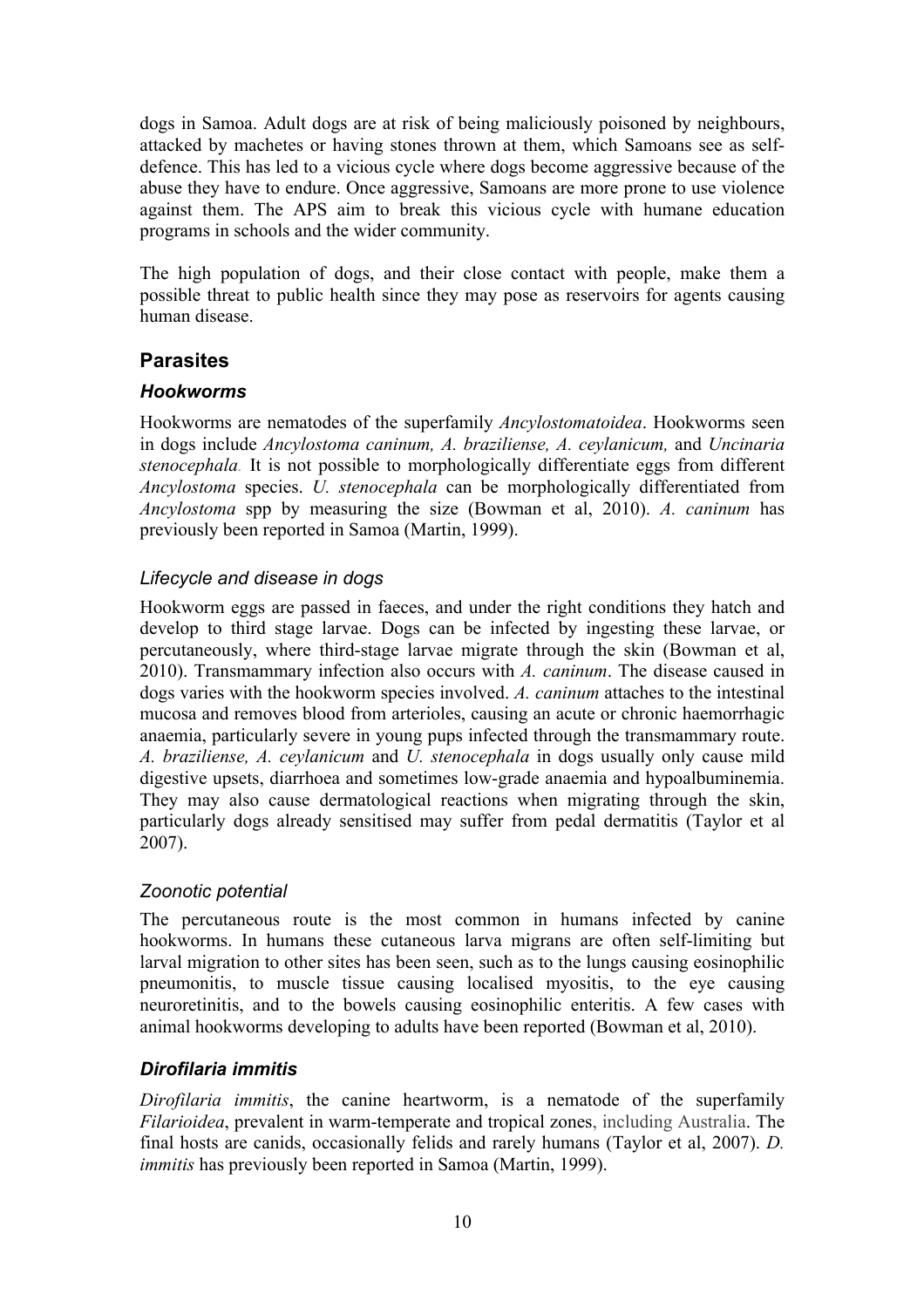#### *Lifecycle and disease in dogs*

The host gets infected by *D. immitis* when an infected mosquito (*Aedes, Culex, Anopheles, Mansonia*) take a bloodmeal (Lee et al, 2010). Third-stage larvae enter the bite wound and develop to adults in the final host. The adults reside in the heart and adjacent blood vessels, causing the disease associated with *D. immitis*. Due to obstruction of the normal blood stream, chronic congestive right-sided heart failure may occur, and endocarditis in the heart valves and pulmonary endarteritis may be caused by an immune response to parasite excretion (Taylor et al, 2007). The prevalence of *D. immitis* has been shown to increase with age, and in one study no dogs under the age of twelve months were positive (Vezzani, 2011).

#### *Zoonotic potential*

Humans can sometimes be infected, and the larvae tend to follow the same pathway as in the canine host. However, humans are dead-end hosts to *D. immitis*, meaning they cannot proliferate in human tissue. The infection in people is asymptomatic most of the time, but symptoms may occur including cough, chest pain, fever, haemoptysis and pleural effusion. Another problem with human infection is that the dying adult larvae in pulmonary tissue cause granulomas that are hard to differentiate from more serious disease, such as lung cancer, without the use of invasive diagnostic tests (Lee et al, 2010). In a study of *D. immitis* prevalence in Gran Canaria it was found that the prevalence of *D. immitis* in humans in different areas, according to different climate, was related to the prevalence of dogs in the same area (Montoya-Alonso et al. 2011).

#### *Toxocara canis*

*Toxocara canis* is a nematode whose predilection site is the small intestine. *T. canis* has previously been reported in Samoa (Martin, 1999).

#### *Lifecycle and disease in dogs*

There are several routes of infection, such as ingesting embryonated eggs present in the environment, by eating paratenic hosts (a host not needed for the development of the parasite), as well as a transplacental and transmammary route. Some of these routes include a pulmonary migration (Taylor et al, 2007).

In adult dogs the larvae usually stay developmentally arrested in somatic tissues, but in the pregnant bitch they usually resume development and infect their litter transplacentally (Rubinsky-Elefant et al, 2010). Once a bitch is infected she may harbour enough larvae for all of her subsequent litters to be transplacentally infected (Taylor et al, 2007).

Pulmonary migration in mild-moderate infections is often subclinical, with little damage to the tissues. In heavy infections however, it can lead to pneumonia, sometimes accompanied by pulmonary oedema, and in worst case death. Adult worms in the intestine cause little reaction from mild-moderate infections, but in heavy infections they cause a mucoid enteritis and may partially or completely occlude the gut. They may also cause a potbelly, with failure to thrive, and sometimes vomiting or diarrhoea (Taylor et al, 2007).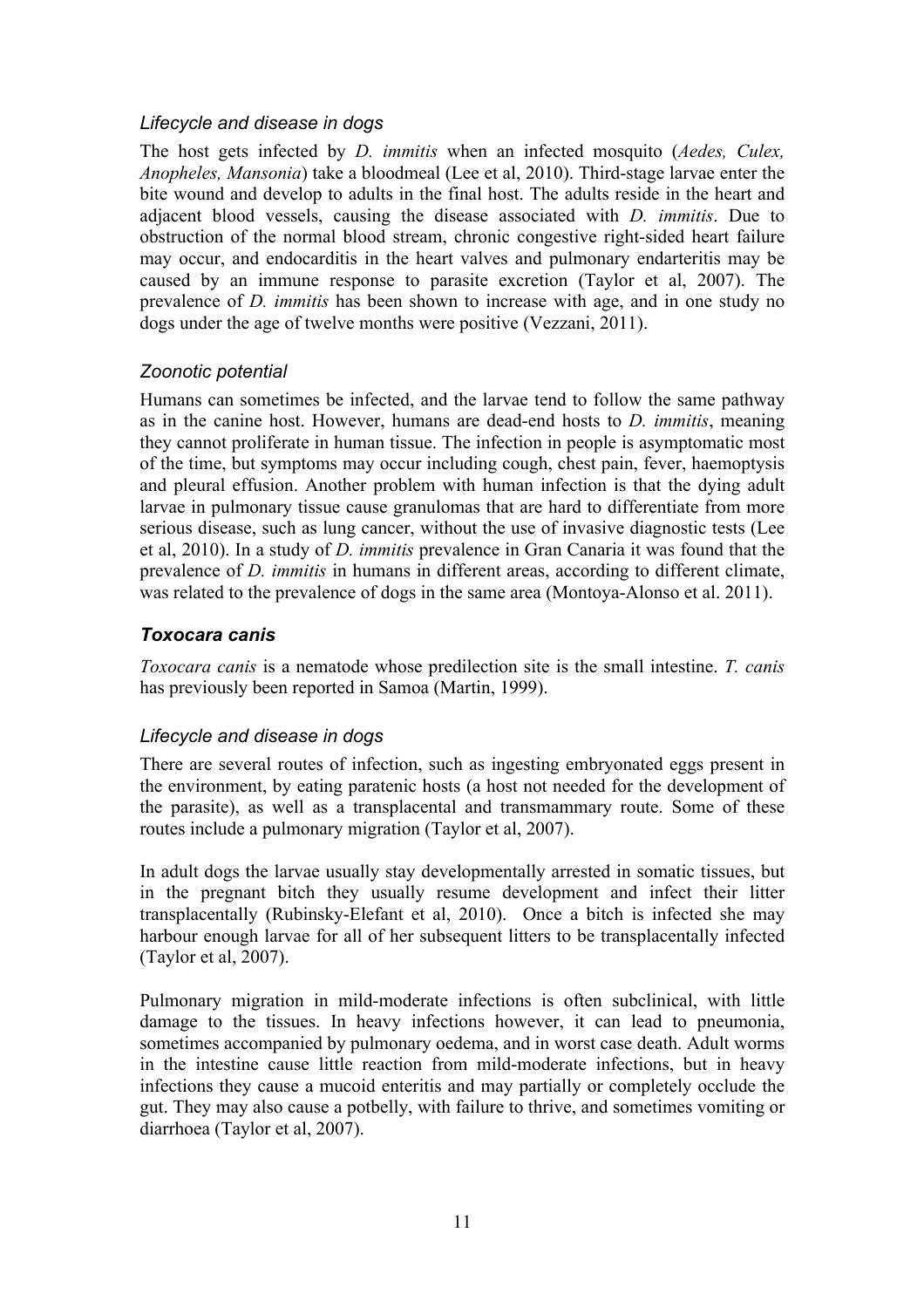Once infection is manifest in an area it is difficult to eliminate. Female worms are able to produce an extreme amount of eggs passed in the faeces every day, and eggs can survive in the environment for several years. Also, larvae in somatic tissue are not susceptible to most anthelmintics making treatment complicated (Taylor et al, 2007).

#### *Zoonotic potential*

Human toxocariasis, caused by *T. canis*, is one of the most common zoonotic infections worldwide. Humans, usually children, get infected by accidentally ingesting embryonated eggs present in the soil or in sandpits on playgrounds. These eggs come from littering dogs. People can also get infected by eating raw meat of paratenic hosts, a common route of infection in East Asia. *T. canis* cannot develop into adults in humans, and even though the infection is most commonly asymptomatic, it may also lead to severe organ damage, all depending on the infection load, route of migration and the host's immune response (Rubinsky-Elefant et al, 2010).

There are two severe syndromes recognised in man: Visceral larva migrans (VLT) and ocular larva migrans (OLM). In VLT, larvae travel in the blood stream and migrate through vital organs causing damage, the liver being the visceral organ most commonly affected. In OLM the disease is localised to the eyes and optic nerves, and the inflammation may be sight-threatening (Rubinsky-Elefant et al, 2010).

# *Trichuris vulpis*

*Trichuris vulpis*, also called whipworm, is a nematode that infects dogs, foxes and cats (Taylor et al, 2007). *T. vulpis* has previously been reported in Samoa (Martin, 1999).

#### *Lifecycle and disease in dogs*

Dogs get infected by *T. vulpis* by ingesting infectious eggs present in the environment. Most infections are mild and subclinical, only heavy infections cause disease. Dogs then get a haemorrhagic colitis and/or diphteritic inflammation of the caecal mucosa, sometimes with anaemia and weight loss. Eggs may survive and stay infectious for several years in the environment (Taylor et al, 2007). *T. vulpis* is more common in older dogs (Traversa, 2011).

#### *Zoonotic potential*

The zoonotic potential of *T. vulpis* is being debated (Traversa, 2011).

# *Dipylidium caninum*

The cestode *Dipylidium caninum* is the most common tapeworm of the domestic dog (Taylor et al, 2007). It has previously been reported in Samoa (Martin, 1999).

#### *Lifecycle and disease in dogs*

Dogs get infected when they get bitten by infected lice (*Trichodectes canis*) or fleas (*Ctenocephalides* spp). Its predilection site is small intestine, and although dogs may be irritated by active segments crawling around their anus, adult *D. caninum* is nonpathogenic (Taylor et al, 2007).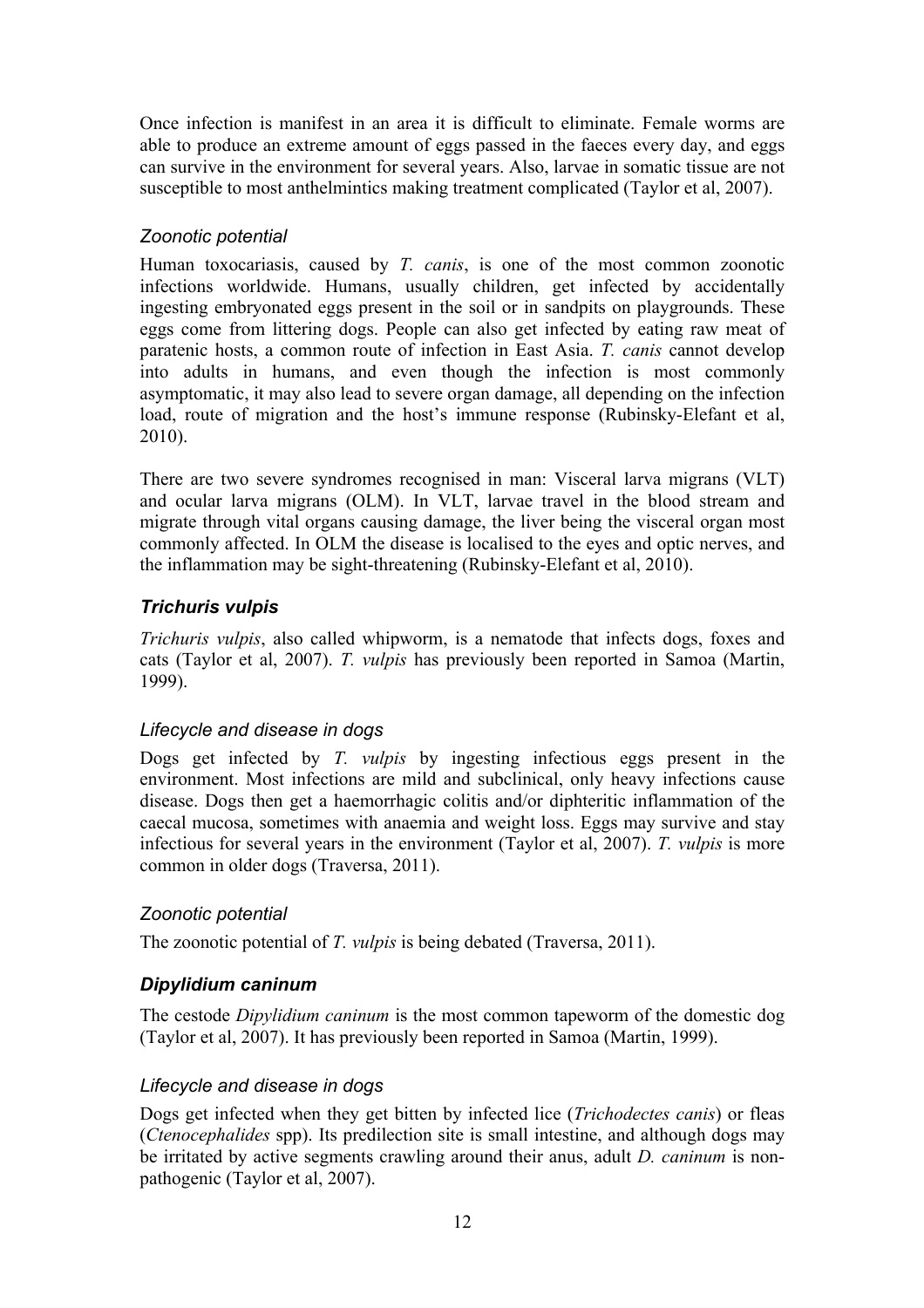#### *Zoonotic potential*

*D. caninum* rarely infects man (Taylor et al, 2007).

# **Vector borne diseases**

# *Anaplasma phagocytophilum*

*Anaplasma phagocytophilum* is an intracellular bacterium of the order *Rickettsiales*. It is the causative agent of canine and human granulocytic anaplasmosis. It is found in many areas of the Northern hemisphere, such as North America, Europe, Tunisia and Asia, but neither molecular evidence nor culture cases have been documented in the Southern hemisphere, although a bacterium closely related *to A. phagocytophilum* was recently detected in South Africa (Carrade et al, 2009). *A. phagocytophilum* has not officially been reported in Samoa, however in a pilot study from 2010 a small number of dogs tested positive using the commercial ELISA (enzyme-linked immunosorbent assay) test kits IDEXX SNAP® 4Dx® Test (Acke et al personal communication, 2011).

#### *Lifecycle and disease in dogs*

*A. phagocytophilum* is transmitted to mammals through different *Ixodes* ticks (Ettinger & Feldman, 2010)*. A. phagocytophilum* infects and forms morulae, a cluster of bacteria, within circulating granulocytes, preferably neutrophils (Taylor et al, 2007). Infection with *A. phagocytophilum* in dogs may be subclinical, and the most common clinical signs seen are non-specific such as fever, depression and inappetence. Trombocytopenia is seen in 80% of cases, and lymphopenia, eosinopenia and a mild nonregenerative anaemia can also be seen. Infection seems to be selflimiting in dogs (Ettinger & Feldman, 2010).

# *Zoonotic potential*

By bringing infected ticks into contact with humans, dogs may be an indirect source of infection. Similarly to the disease in dogs, the most common clinical signs in people with human granulocytic anaplasmosis are fever, malaise, myalgia and headache, and the most common abnormal laboratory finding is thrombocytopenia, with leukopenia also often being seen. (Dumler et al, 2007) Life-threatening complications due to secondary infections are sometimes seen, even though death is rare (Ettinger & Feldman, 2010).

# *Anaplasma platys*

*Anaplasma platys,* the cause of canine trombocytic anaplasmosis, is phylogenetically closely related to *A. phagocytophilum* (Carrade et al, 2009). It has been reported worldwide (Ettinger & Feldman, 2010), but has not been officially reported in Samoa.

# *Lifecycle and disease in dogs*

The vector of *A. platys* is thought to be the worldwide distributed brown dog tick (*Rhipicephalus sanguineus)* (Inokuma et al, 2000). *A. platys* is an obligate intracellular bacterium that infects and form morulae within platelets, causing cyclic thrombocytopenia, likely due to immune-mediated mechanisms. The severity of the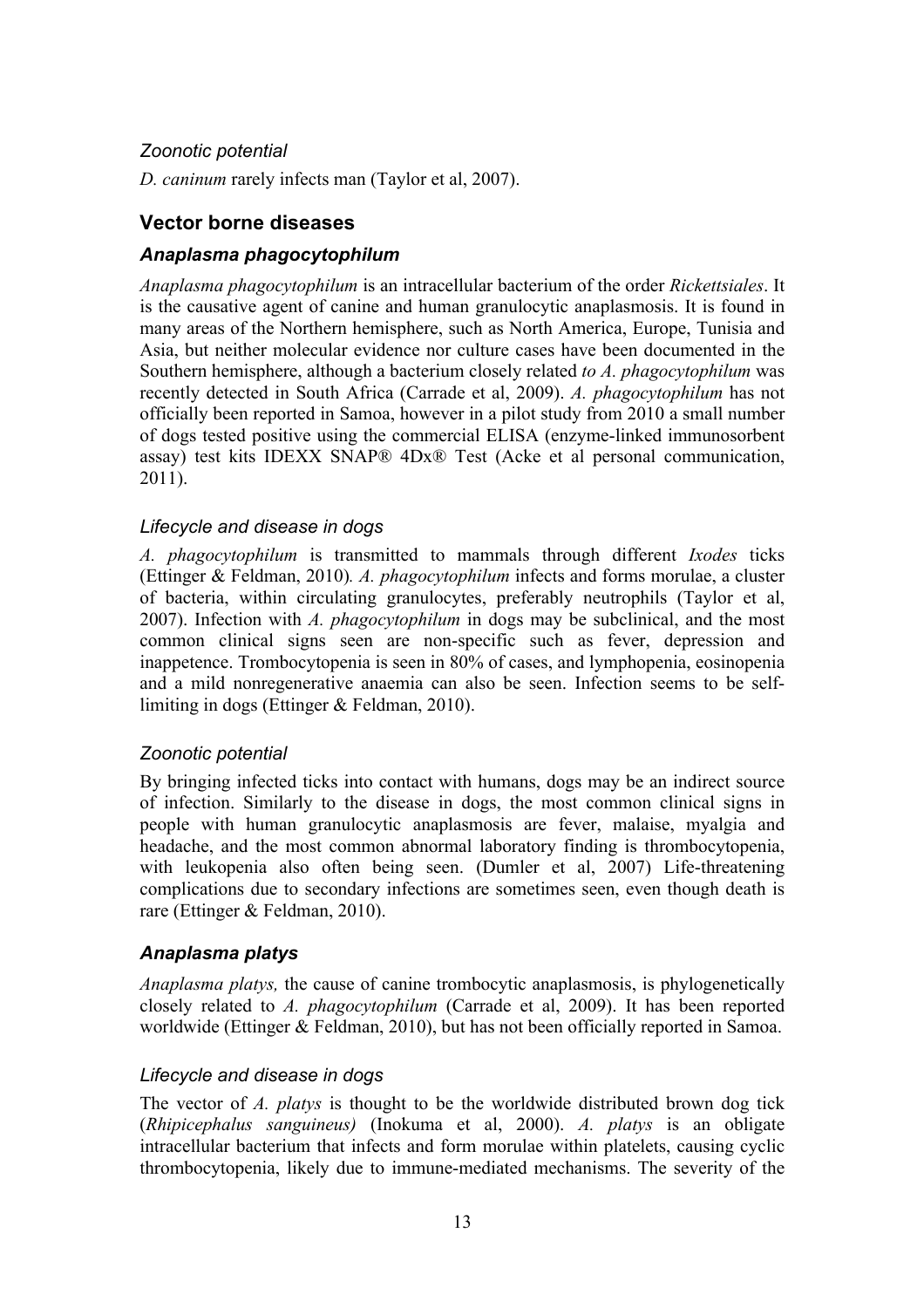disease varies depending on geographic location, from subclinical to more serious disease with fever, splenomegaly, and haemorrhages (Ettinger & Feldman, 2010).

#### *Zoonotic potential*

*A. platys* has not been confirmed to infect humans (Greene, 2006).

# *Ehrlichia canis*

*Ehlichia canis* is grouped in the same family as the *Anaplasma* spp, Anaplasmataceae. It is an intracellular bacterium infecting and forming morulae in circulating monocytes, causing the disease canine monocytic ehrlichiosis. Its geographical distribution is worldwide, in tropical and temperate areas, it is however not present in Australia despite the presence of suitable vectors (Greene, 2006). In 1997 antibodies against *E. canis* were detected in 6 of 10 Samoan dogs tested serologically using indirect flourescent antibody test (IFAT) (Martin, 1999).

#### *Lifecycle and disease in dogs*

This disease is divided in an acute and a chronic phase, even though they can be difficult to distinguish from one another. The clinical signs of the acute phase are nonspecific such as fever, depression, inappetence and weight loss. Neurological signs may occur as a result of meningeal inflammation or haemorrhage. Lymphadenopathy and splenomegaly may be seen, as well as thrombocytopenia and sometimes mild leukopenia and anaemia. Dogs may recover from the acute phase without treatment, or they may remain subclinically infected for months to years, with bacteria evading the host immune system through antigenic variation. The clinical signs of chronic ehrlichiosis are also non-specific and can be mild to life-threatening, pancytopenia in the severe form (Ettinger & Feldman, 2010).

# *Zoonotic potential*

Human monocytic ehrlichios is caused by *E. chaffeensis,* a bacteria closely related to *E. canis*. In a Venezuelan study DNA from *E. canis* was detected in 6 of 20 human patients with clinical signs of human monocytic ehrlichiosis, suggesting that *E. canis* can cause clinical infection in humans (Perez et al, 2006).

# *Borrelia burgdorferi*

*Borrelia burgdorferi* is the spirochete causing Lyme borreliosis, and has been reported from North America, Europe and Asia (Greene, 2006). It has not been reported in Samoa.

# *Lifecycle and disease in dogs*

*B. burgdorferi* is transmitted to mammals by a variety of *Ixodes* ticks, which need to be attached for at least 50 hours for transmission to occur. Clinical signs of Lyme borreliosis in dogs include fever, shifting leg lameness, lymphadenomegaly and polyarthritis. A mild focal meningitis, encephalitis and perineuritis has been seen in experimental infections, but no neurological signs were observed (Greene, 2006).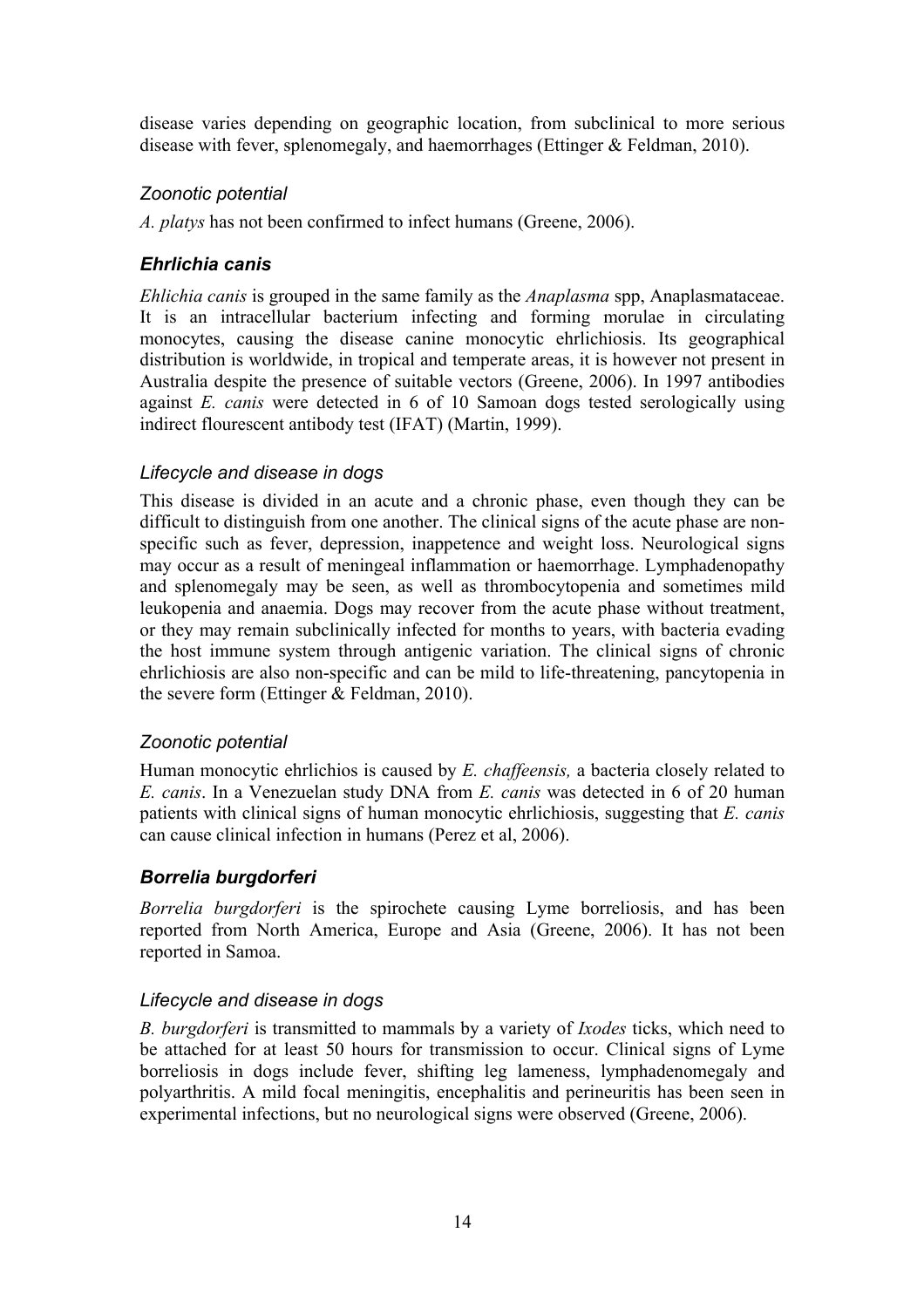#### *Zoonotic potential*

Signs of Lyme borreliosis in people include dermatitis, arthritis, myocarditis and meningoencephalitis, often with neurological signs. Direct horizontal transmission from dogs to humans is unlikely, and in general having a pet dog should not be a risk factor for humans since *Ixodes* ticks do not survive long indoors, and fed ticks do not reattach until after they have moulted (Greene, 2006).

#### *Leishmania infantum*

The protozoan genus *Leishmania* includes several species that cause disease in dogs and people, *Leishmania infantum* being the main cause of the canine visceral leishmaniasis. Another form of disease that *L. infantum* causes is cutaneous leishmaniasis, although both forms are often seen at the same time. *L. infantum* is distributed worldwide (Greene, 2006). It has not been reported in Samoa.

#### *Lifecycle and disease in dogs*

*L. infantum* is transmitted by a sandfly and replicates inside macrophages before disseminating throughout the body. It primarily travels to the hemolymphatic system organs and remote dermal areas, creating a generalised infection (Greene, 2006).

Most dogs infected by *L. infantum* will not develop disease. Either they will eliminate the infection or remain infected subclinically and capable to transmit the infection to sandflies (Greene, 2006). Clinical signs of canine visceral leishmaniasis may take months to years to develop (Taylor et al, 2007). It is a chronic systemic disease and the signs are highly variable, often beginning with slight but progressive dullness and exercise intolerance. The most common findings on physical examination include lymphadenomegaly, skin involvement and cachexia (Greene, 2006).

# *Zoonotic potential*

*L. infantum* is an important zoonosis in endemic countries, such as those of the Mediterranean Basin. Although humans too get the infection from sandflies, dogs in these countries act as a reservoir. Direct infection from dogs to humans is unlikely, but infection may be transmitted through contaminated needles and blood transfusion. Human visceral leishmaniasis is a severe disease that may cause death if left untreated. People affected by the disease typically include young children, adults infected with HIV or people receiving cytostatic or immunosuppressive drugs (Greene, 2006).

# **Prevalence of canine diseases in Samoa**

Very few studies on canine disease prevalence in Samoa have been performed. It is of significance not only to the dogs, but also from a public health perspective to know what diseases are common in Samoa, since many diseases can transmit from dogs to humans, either directly or via a vector where dogs may represent a reservoir.

In 2010 a not yet published pilot study was carried out, sampling 50 dogs for selected infectious diseases. A high prevalence of hookworm (65%), *Dirofilaria immitis* (58%), fleas (90%) and brown dog tick (32.5%) was detected, and also evidence of *Dipylidium caninum*, *Trichuris vulpis*, *Capillaria* spp, *Anaplasma* spp, and lice. None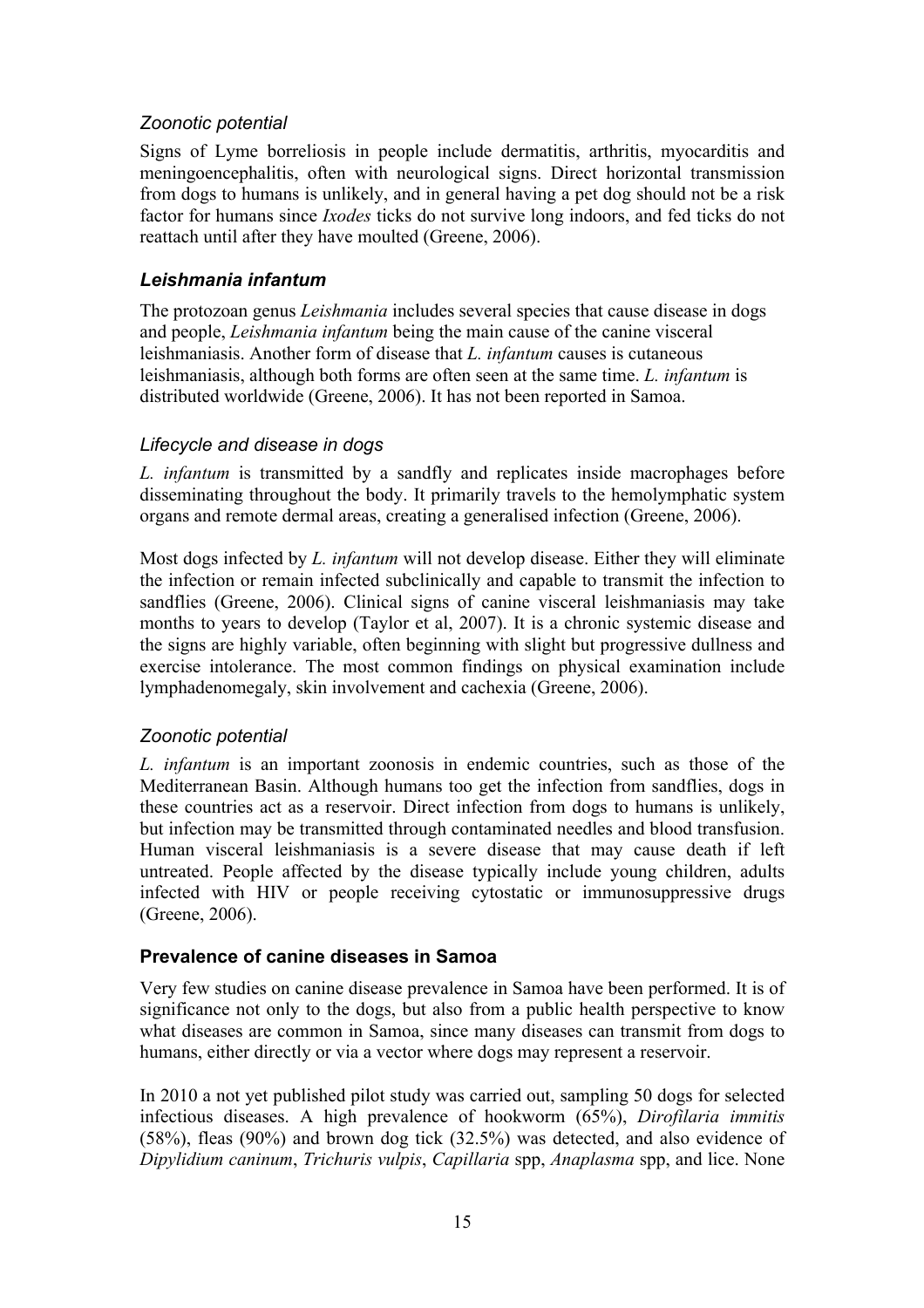of the 50 serum samples were positive for *Leishmania infantum, Ehrlichia canis* or *Borrelia burgdorferi* (Acke et al, personal communication 2011).

#### **Aims**

The aim of this study was to investigate the prevalence of selected infectious diseases of dogs in Samoa.

The study was performed in Samoa and New Zealand with supervisors from Massey University and the Hopkirk Institute, Palmerston North, New Zealand and SLU (Swedish University of Agricultural Sciences), Uppsala, Sweden.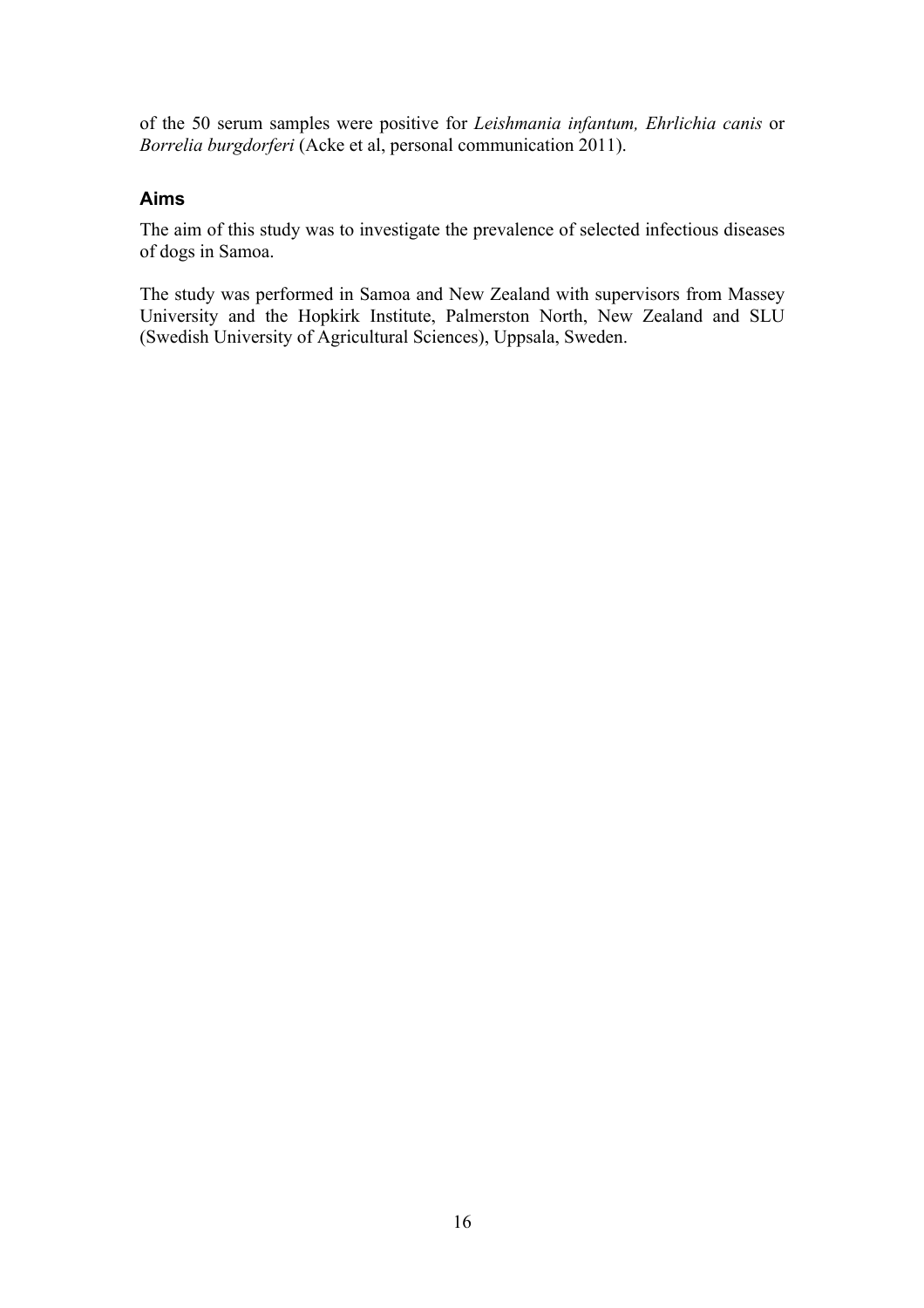# **MATERIAL AND METHODS**

# **Selection of dogs**

Samples were collected during four weeks in August 2011. At this time the APS in Samoa was running a free desexing campaign where they visited seven villages on Upolu, two villages on Savai'i, and on two occasions the APS set up mobile free desexing clinics outside the Samoan Tourist Authority in Apia. The APS clinic in Avele was also open for free desexing on several occasions. Dogs sampled were undergoing anaesthesia for desexing and were estimated to weigh at least 10 kg. The owner, unless the dog was a stray, also had to give his/her consent and fill out a questionnaire with some basic information about the dog. This included age (estimated or known), lifestyle of the dog and if the dog previously had seen a veterinarian, been vaccinated, dewormed or deflead. For stray dogs the age was estimated by the APS staff, and it was assumed the dog had never been vaccinated or dewormed.

# **Sample collection**

While under anaesthesia, 10 ml of blood was collected from the jugular vein using a 20 gauge needle and a 10 ml syringe, and then put into a serum tube and an EDTA tube for future use. The tubes were then immediately placed in a chilled container and refrigerated within eight hours. The serum tubes were left overnight in a refrigerator for the blood to clot. The following morning the clot was removed and the serum was stored in a freezer pending analysis.

A faecal sample was collected from the rectum using a latex glove during general anaesthesia. Faecal samples were stored in a chilled container immediately and refrigerated within eight hours, pending analysis.

The coat was checked for fleas, lice and ticks.

# **Sample analysis**

#### *Faecal analysis*

Faecal floats were performed within four days of the sample being taken. Half a teaspoon of faeces was mixed with a saturated sodium nitrate solution and mashed through a small sieve, the faeces solution was then poured into a small bottle. The bottle was filled to the rim with more saturated sodium nitrate solution and a cover slip was put on top of it, and left for 15 minutes for any parasite eggs to float up. The cover slip was then put onto a slide and put under the microscope. The whole of the slide was looked at in 4x magnification. The eggs seen on the slide were identified, and when an egg was found where identification could not be made, a photo was taken down the microscope and later given to the parasitology unit at Massey University. No egg count was performed.

#### *Serum analysis*

The analyses of the serum samples were performed in New Zealand, within 8 weeks of the first sample being taken. The frozen serum tubes were defrosted and centrifuged at 3.1 rpm for 10 minutes. The serum was then used for the commercial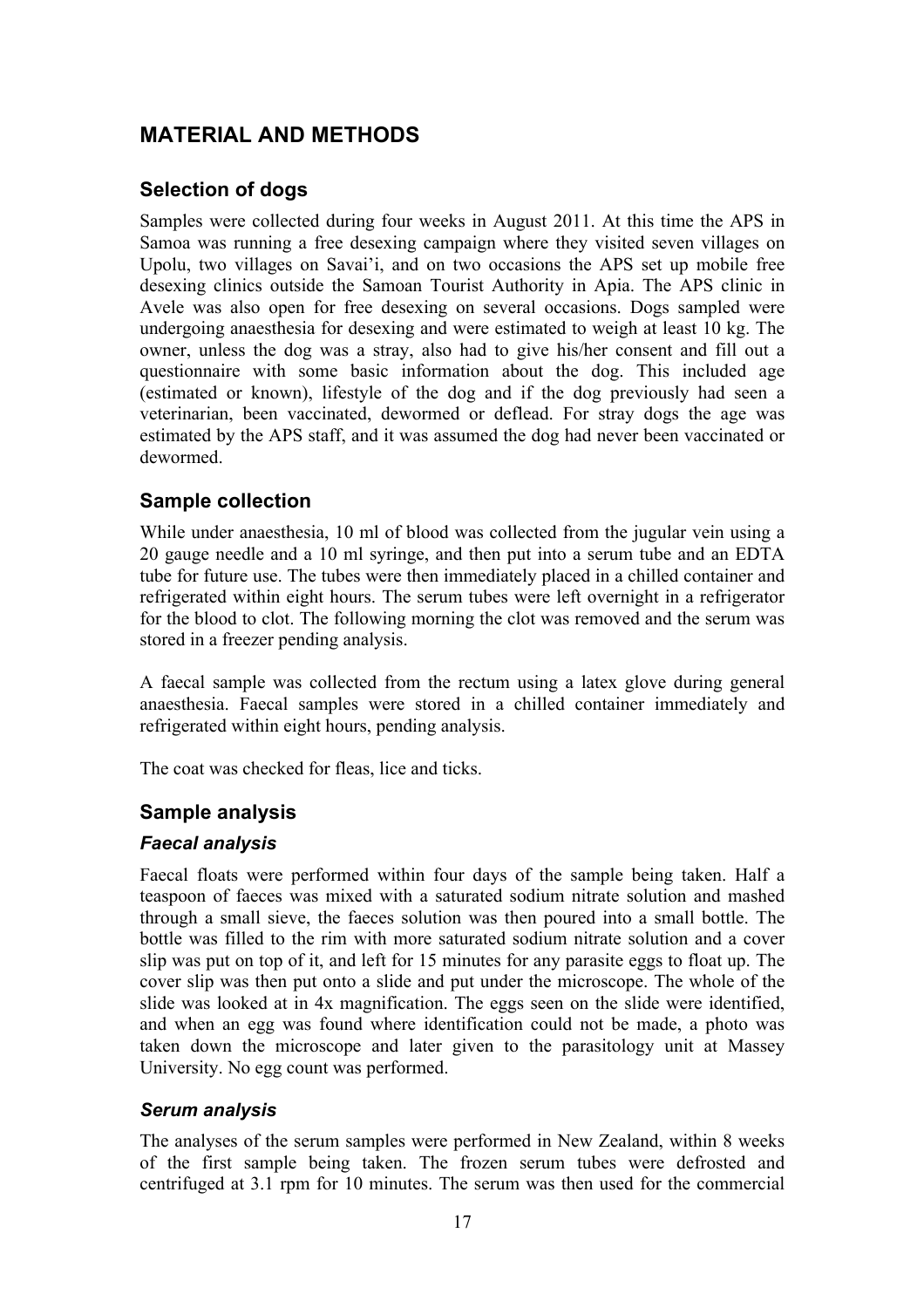ELISA (enzyme-linked immunosorbent assay) kits SNAP® 4Dx® Test (IDEXX Laboratories) and SNAP® Leishmania Test (IDEXX Laboratories), following the manufacturer's instructions. The 4Dx kit detects *Dirofilaria immitis* antigen (sensitivity 99.2%, specificity 100%) and antibodies against *Anaplasma* spp (sensitivity 99.1%, specificity 100%)*, Borrelia burgdorferi* (sensitivity 98.8%, specificity 100%) and *Ehrlichia canis* (sensitivity 96.2%, specificity 100%). Dogs exposed to *Anaplasma platys* will also turn up positive for *Anaplasma phagocytophilum* on the kit, due to a serological cross-reaction (Chandrashekar et al, 2010). The Leishmania kit detects antibodies against *Leishmania infantum*, with a sensitivity of 91.1-93.4% and a specificity of 98.3-99.2% (Ferroglio, 2007).

# **Statistical analysis**

The prevalence of the different agents was calculated for the total sampled population as well as for three separate geographical groups:

- Savai'i: Rural, coastal villages.
- Apia Urban Area (AUA): A geographic region with 21% of the human population, being the area with the highest density of people.
- The rest of Upolu: Rural, coastal villages.

The villages included in the groups Savai'i and rural Upolu were all strictly coastal villages, whereas some of the villages included in AUA were slightly more inland.



*Fig. 2. Map of Samoa showing the three geographical areas that the samples were divided into. Dots represent samples, size of dot proportional to how many samples were from that village.*

Fisher's exact test was used to examine the difference in prevalence between these geographical groups. This test was chosen because the numbers of positive samples in several cases were too low for a chi-square test to be suitable. A cut off value of 0.05 was used for p to be significant. A binominal exact confidence interval was calculated for all prevalence values. The computer software R was used for all calculations.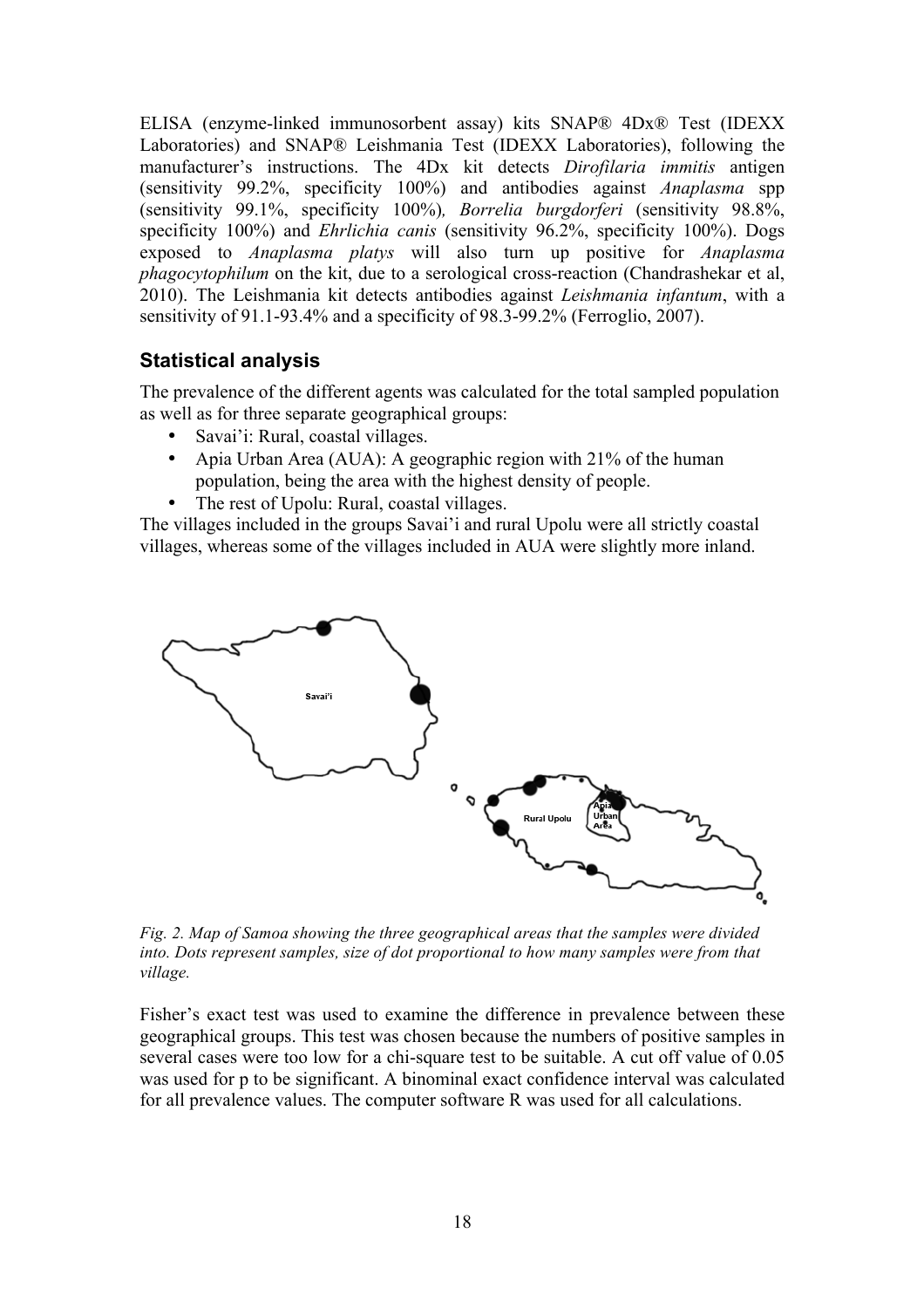# **RESULTS**

Most dogs presented for desexing matched the criteria of weighing at least 10 kg. Dogs weighing less than 10 kg were all puppies. A few dogs that weighed at least 10 kg were not sampled as they were either deemed unfit, or because there was no time to sample them.

Of the 192 dogs sampled, 185 were presented by an owner, and 7 were stray dogs either caught by local villagers or by the APS.

Of the dogs sampled 133 were males and 57 were females.

# **Questionnaire results**

Of the 185 dogs with an owner to answer questions about the dog's previous health status, six stated that the dog had seen a veterinarian previously in its life. Five of these were for puppy check-up, vaccination and deworming, and one was because the dog was not eating well. These firstly mentioned five dogs were the only dogs that, according to the owners, had been vaccinated. They were usually not sure which vaccine the dog had been given, however the vaccine normally stocked by the APS is DHP (Distemper, Hepatitis, Parvovirus). Another two owners stated that they had dewormed their dogs when they were young.

All dogs were stated to be outdoors and free roaming.

For 172 dogs the age was either known or estimated. The ages ranged from four months to eight years, with 150 dogs less than three years old.

# **Serum samples**

# *Antibodies against Anaplasma phagocytophilum in serum*

There was a statistically significant difference (p=0.004) in prevalence of *Anaplasma* spp between the three geographical areas. There was no statistical significance between AUA and Savai'i (p=1), but there was between AUA and rural Upolu  $(p=0.004)$ , and rural Upolu and Savai'i ( $p=0.015$ ).

|                        | No. of<br>positives | Prevalence | Confidence interval<br>(95% confidence level) |
|------------------------|---------------------|------------|-----------------------------------------------|
| Apia Urban Area (n=62) | 10                  | $16.1\%$   | $8.0 - 27.7\%$                                |
| Rural Upolu $(n=84)$   | 2                   | $2.4\%$    | $0.3 - 8.3\%$                                 |
| Savai'i $(n=41)$       | 6                   | $14.6\%$   | $5.6 - 29.2\%$                                |
| Total $(n=187)$        | 18                  | $9.6\%$    | $5.8 - 14.8\%$                                |

*Table 1. Prevalence of antibodies against* Anaplasma phagocytophilum *in serum samples*

# *Dirofilaria immitis antigen in serum*

There was a statistically significant difference (p<0.001) in prevalence of *D. immitis* between the three areas. The difference was highest between AUA and Savai'i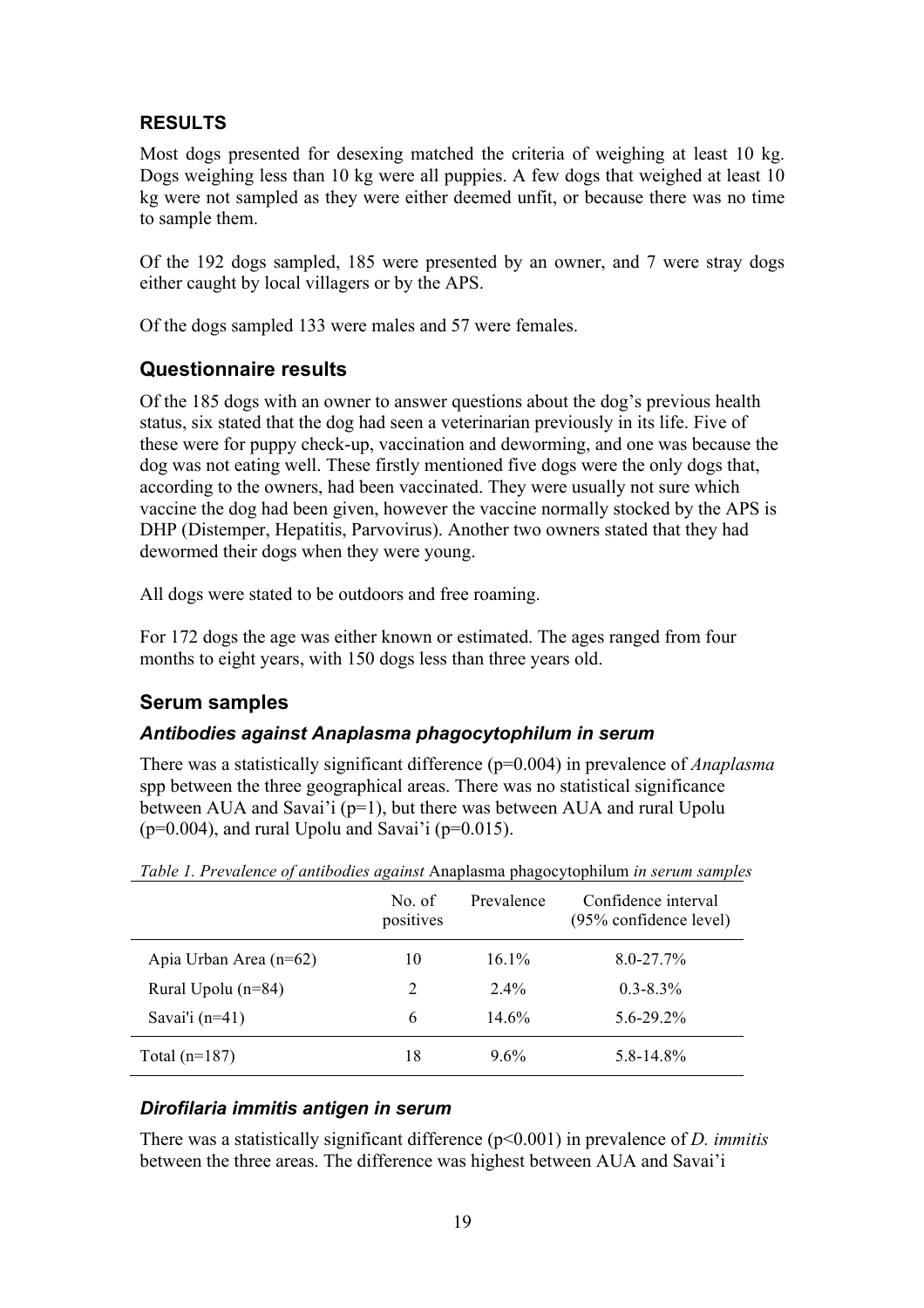$(p<0.001)$ , but still significant between AUA and rural Upolu  $(p=0.002)$  and rural Upolu and Savai'i (p=0.007)

|                        | No. of<br>positives | Prevalence | Confidence interval<br>(95% confidence level) |
|------------------------|---------------------|------------|-----------------------------------------------|
| Apia Urban Area (n=62) | 13                  | 21.0%      | $11.7 - 33.2\%$                               |
| Rural Upolu $(n=84)$   | 39                  | $46.4\%$   | $35.5 - 57.6\%$                               |
| Savai'i $(n=41)$       | 30                  | 73 2%      | 57.1-85.8%                                    |
| Total $(n=187)$        | 82                  | 43.9%      | 36.6-51.3%                                    |

*Table 2. Prevalence of* Dirofilaria immitis *antigen in serum samples*

#### *Ehrlichia canis, Borrelia burgdorferi and Leishmania infantum*

Of the 187 serum samples, none were positive for *E. canis, B. burgdorferi* or *L. infantum*. This gives a confidence interval of 0-2.0% with a 95% confidence level.

#### **Faecal floats**

#### *Hookworm eggs in faecal floats*

Almost all dogs had hookworm eggs, and there was no statistically significant difference between the three areas (p=0.555). Differentiation between *Uncinaria stenocephala* and *Ancylostoma* spp could not be performed.

|                        | No. of<br>positives | Prevalence | Confidence interval<br>(95% confidence level) |
|------------------------|---------------------|------------|-----------------------------------------------|
| Apia Urban Area (n=54) | 53                  | 98.1%      | $90.1 - 100.0\%$                              |
| Rural Upolu (n=68)     | 65                  | 95.6%      | 87.6-99.0%                                    |
| Savai'i $(n=37)$       | 37                  | 100.0%     | $90.5 - 100.0\%$                              |
| Total $(n=159)$        | 155                 | 97.5%      | 93.7-99.3%                                    |

*Table 3. Prevalence of hookworm eggs in faecal floats*

# *Trichuris vulpis eggs in faecal floats*

There was a statistically significant difference (p=0.029) in the finding of *Trichuris* eggs between the three areas. This difference was between AUA and rural Upolu (p= 0.021), with no significant difference between AUA and Savai'i ( $p= 0.520$ ) or rural Upolu and Savai'i ( $p= 0.124$ )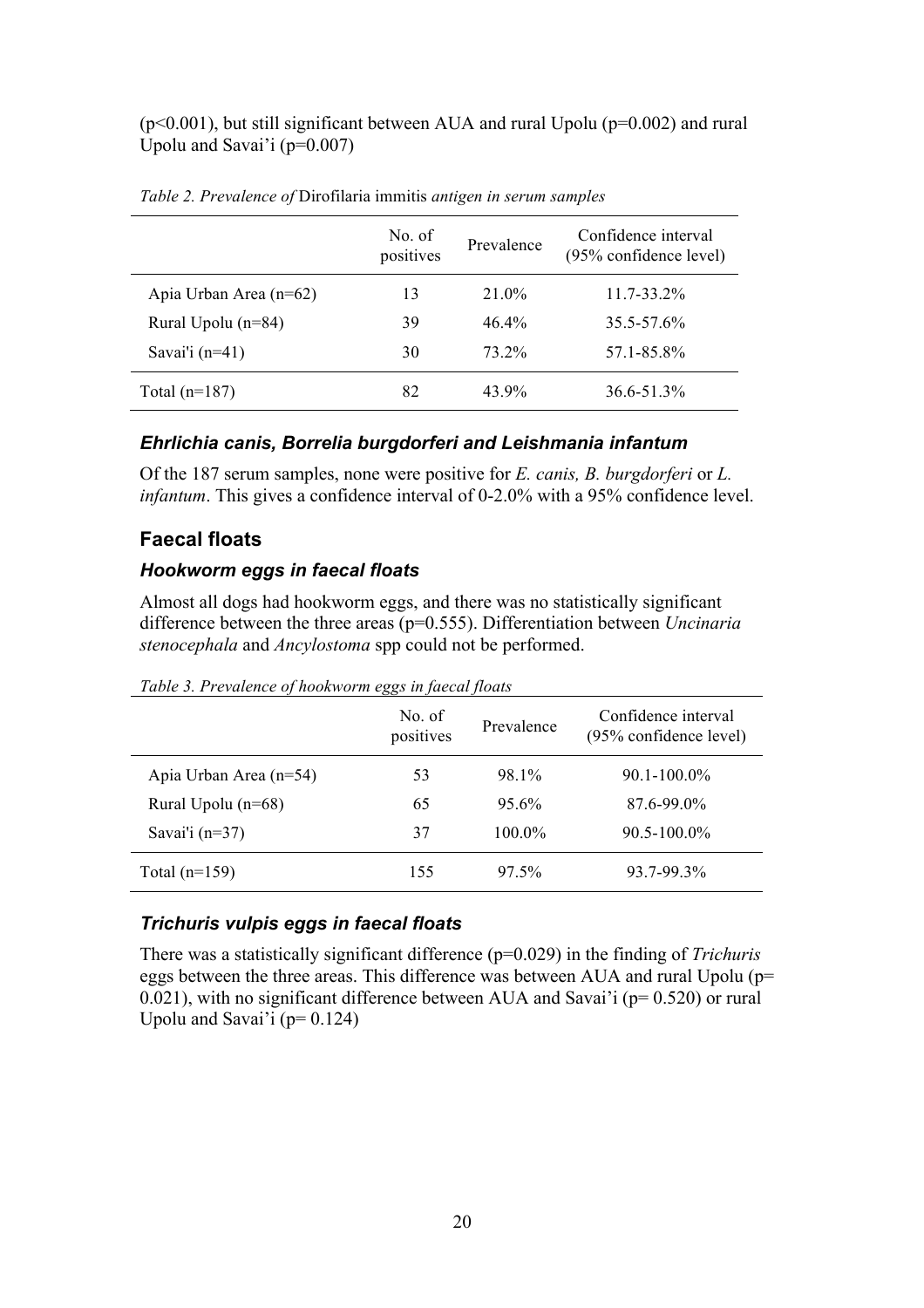| $\cdot$                | ပပ                  |            |                                                  |
|------------------------|---------------------|------------|--------------------------------------------------|
|                        | No. of<br>positives | Prevalence | Confidence interval<br>$(95\%$ confidence level) |
| Apia Urban Area (n=54) | 7                   | 13.0%      | $5.4 - 24.9\%$                                   |
| Rural Upolu $(n=68)$   |                     | $1.5\%$    | $0.04 - 7.9\%$                                   |
| Savai'i $(n=37)$       | 3                   | $81\%$     | $1.7 - 21.9\%$                                   |
| Total $(n=159)$        | 11                  | 69%        | $3.5 - 12.0\%$                                   |

*Table 4. Prevalence of* Trichuris vulpis *eggs in faecal floats*

#### *Toxocara canis eggs in faecal floats*

There was no statistically significant difference in the finding of *T. canis* eggs between the three areas  $(p=1)$ . All of the positive samples were from young dogs; 1 had been estimated to be 1 years old, 4 were estimated or known to be 6 months or less, and two did not have an age specified, however they weighed 10 kg meaning they were most likely less than 6 months old since no small breeds were present in the study.

*Table 5. Prevalence of* Toxocara canis *eggs in faecal floats*

|                        | No. of<br>positives | Prevalence | Confidence interval<br>(95% confidence level) |
|------------------------|---------------------|------------|-----------------------------------------------|
| Apia Urban Area (n=54) | 3                   | $3.7\%$    | $0.5 - 12.7%$                                 |
| Rural Upolu $(n=68)$   | 2                   | $4.4\%$    | $0.9 - 12.4\%$                                |
| Savai'i $(n=37)$       | 2                   | $5.4\%$    | $0.7 - 18.2\%$                                |
| Total $(n=159)$        |                     | $4.4\%$    | $1.8 - 8.9\%$                                 |

#### *Other findings in faeces*

In three dogs mobile tapeworm fragments (proglottids) were seen when the faecal sample was collected. In two faecal floats *Capillaria* spp eggs were seen. In three faecal samples a structure resembling coccidial oocysts, and in one sample a sarcocystis sporocyst were found when looking at 40x magnification. In one dog a mite egg was found in the faeces.

#### **Skin examination**

*Table 6. Prevalence of ectoparasites in 181 examined dogs*

|              | No. of<br>dogs | Prevalence | Confidence interval<br>(95% confidence level) |
|--------------|----------------|------------|-----------------------------------------------|
| Fleas        | 149            | 79.7%      | 73.2-85.2%                                    |
| Lice         | 17             | $91\%$     | $5.4 - 14.2\%$                                |
| <b>Ticks</b> | 80             | 42.8%      | $35.6 - 50.2\%$                               |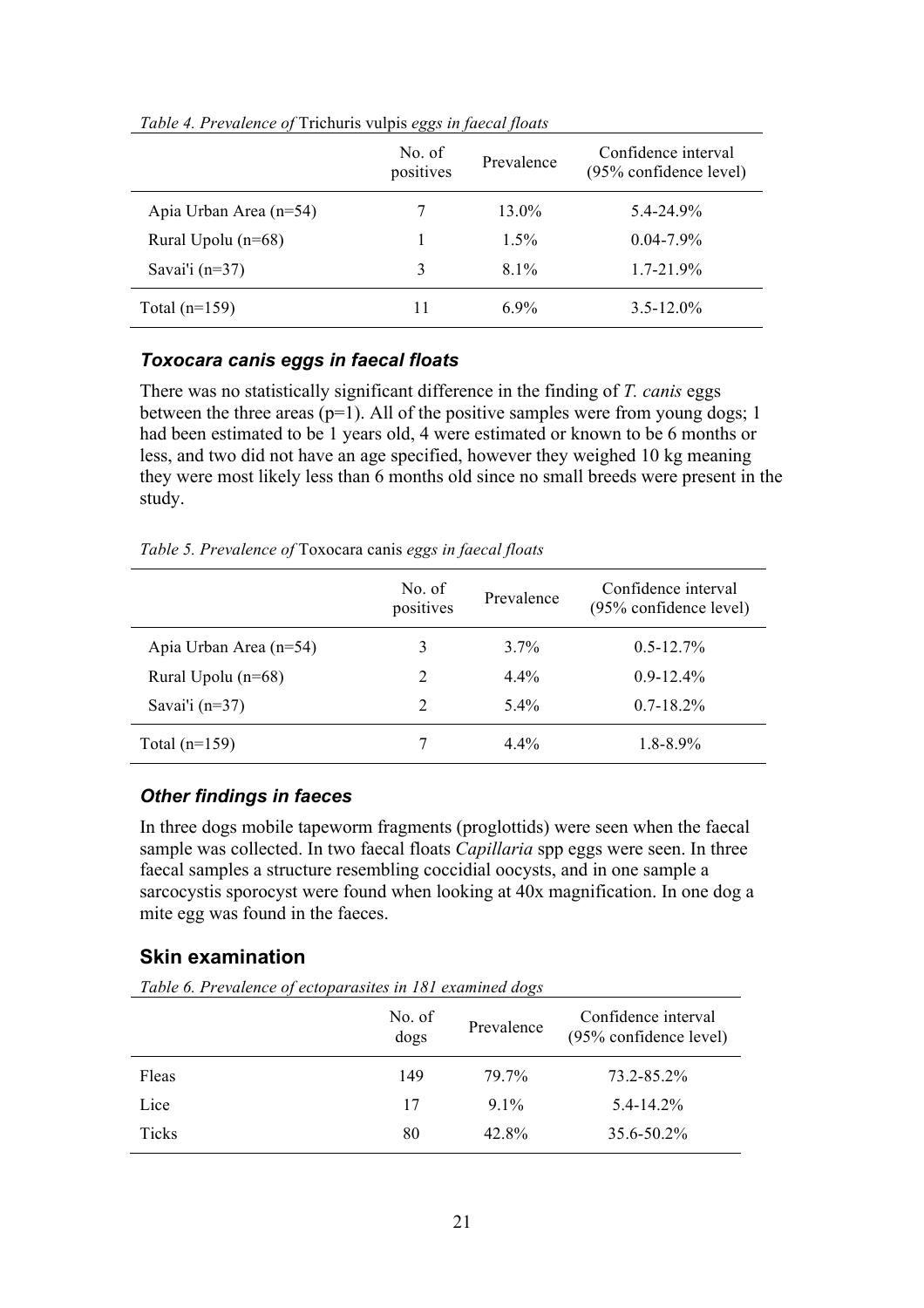The species of the lice and fleas were not identified. The ticks were mostly the brown dog tick (*Rhipicephalus sanguineus)*. About ten ticks could not be identified.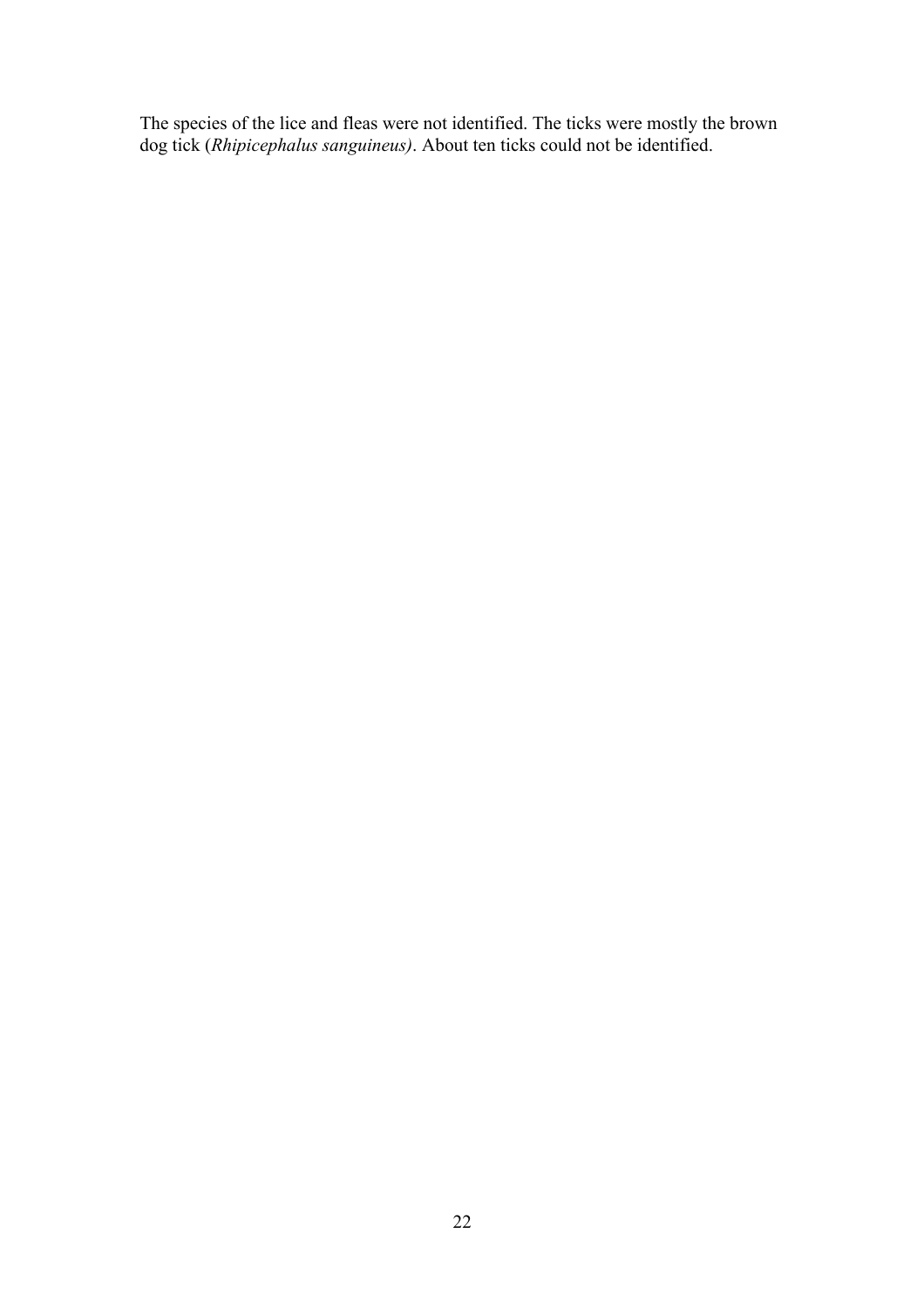#### **DISCUSSION**

Almost all samples were positive for hookworm. Samoa is a country with tropical climate, a perfect environment for hookworm eggs to develop into infectious stages. Only a very few owners stated that they had ever used deworming medicine for their dogs. The canine population density is high, further leading to a high infectious disease pressure. Although not surprising, it is definitely disconcerting. If practically all dog faeces in Samoa contain hookworm, infectious stages of hookworm are expected to be present in the soil anywhere that dogs have been. In Samoa this is practically everywhere. It is not uncommon to see Samoans and tourist walk around with bare feet, putting them at risk of cutaneous larva migrans.

Almost half of the samples were positive for *D. immitis*. Considering that the sampled population was young, and that prevalence for *D. immitis* has been shown to increase with age (Vezzani et al, 2011), the true prevalence in the population of Samoan dogs may be higher. There was a significant difference between all the three areas, where Savai'i had the highest numbers and AUA had the lowest. Since no preventative measures are being taken in Samoa, one explanation for this difference may be that the degree of exposure to its vector, mosquitoes, would play a big role in exposure to *D. immitis*. There are however no recent studies on the whether the mosquito population differs between these areas.

Ectoparasites were also a very common finding, which in part might be explained by the low use of prophylactic measures. There should be a certain number of false negatives since the chance of finding an ectoparasite may vary with the time available for skin examination during this study, meaning the true number could be even higher. A high ectoparasite load may lead to anaemia, but even a low load is an animal welfare problem since it often causes itching and may transmit disease.

Approximately one tenth of the serum samples tested positive for antibodies against *Anaplasma phagocytophilum*. However, the vector of *A. phagocytophilum* is *Ixodes* ticks (Carrade et al, 2009), and no *Ixodes* ticks were for certain found on the examined dogs. Some ticks detected on the dogs could not be identified, and therefore may or may not have been of an *Ixodes* species. All ticks identified were the brown dog tick (*Rhipicephalus sanguineus)*. This tick has not been reported to transmit *A. phagocytophilum*, but is instead the suspected vector of *A. platys* (Inokuma et al, 2000). Therefore it is likely that the dogs were in fact carrying antibodies against *A. platys*, known to serologically cross-react with *A. phagocytophilum* and therefore test positive in the kits used in this study. Further analysing of positive samples using a polymerase chain reaction (PCR) method to identify the correct species would be useful; especially since neither *A. phagocytophilum* nor *A. platys* has been reported in Samoa before. According to the statistical analyses, rural Upolu had a significantly lower prevalence compared to AUA and Savai'i.

Eggs from *Toxocara canis* were found in seven faecal samples (4.4%), all from young dogs. This might seem like a low number, but since *T. canis* stay arrested in the tissues of adult dogs and is therefore not passed in faeces (Rubinsky-Elefant et al, 2000), the true prevalence of infected dogs is most likely much higher. Although a bitch close to parturition may pass eggs in faeces, it is more commonly puppies that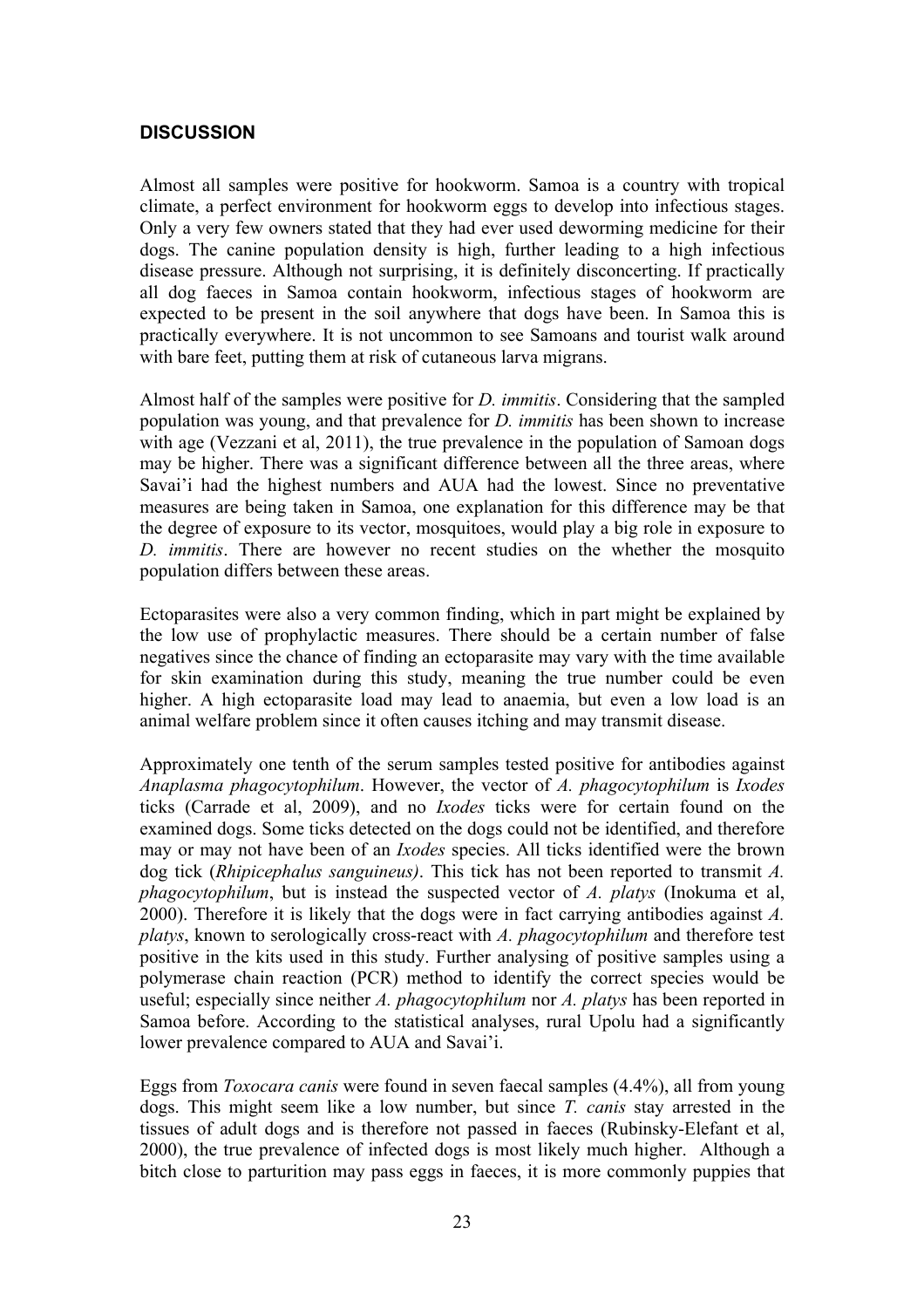do (Rubinsky-Elefant et al, 2000). Puppies are also the dogs that live the closest to Samoans, being more accepted as a pet and often carried around and admired by Samoan children. *T. canis* may cause severe disease in humans when accidentally ingested. Children, who have a lesser degree of hygiene, are more commonly affected than adults (Rubinsky-Elefant et al, 2000). Therefore it is of interest from a public health perspective to treat puppies with anthelmintica, in addition to the obvious reason that *T. canis* also cause disease in infected puppies. Since eggs of *T. canis* may survive in the environment for several years it would be interesting to take soil samples to see to what extent *T. canis* is present in the environment.

The vector for *Ehrlichia canis*, the brown dog tick, is as mentioned before present on Samoa. In a study from 1999, 6 out of 10 dogs tested serologically using IFAT (indirect fluorescent antibody test) tested positive for antibodies against *E. canis* (Martin, 1999). However, in the test performed in our study none of the 187 serum samples tested positive. It would be interesting to further investigate whether the positive samples from 1999 could have been the result of a cross-reaction. Another possibility would be that if *E. canis* is present in Samoa it is of a strain that do not turn up positive on the ELISA kits used in this study.In Australia the brown dog tick is present but *E. canis* is not (Greene, 2006), meaning it is possible that *E. canis* is actually not present in Samoa.

Eggs resembling *Capillaria* spp were found in two samples. *Capillaria* spp has not before been officially documented in dogs on Samoa; it would therefore have been interesting to confirm the diagnosis by PCR.

*Trichuris vulpis* and tapeworm fragments were also detected*. T. vulpis* and *Dipylidium caninum* have been reported in Samoa before (Martin, 1999). Both of these parasites are of low pathogenicity in dogs and are not considered to be zoonotic.

Since a convenience sampling design was used, and the total canine population in Samoa is unknown, the numbers presented is not a true prevalence for the entire canine population of Samoa. However, the results should still be indicative of the true prevalence. There might be a selection bias, especially in regards to the age. Since dogs weighing less than 10 kg were not sampled, this means that the youngest puppies were not sampled. Older dogs might not have been presented for desexing in the same extent as younger dogs, although the author got the impression that most dog owners seemed to bring all of their dogs regardless of age. Some dogs presented for desexing were deemed unfit for surgery and therefore were not sampled; these dogs might have been infected with one or several of the diseases tested for in this study.

# **Animal health and public health**

Dogs in Samoa carry several agents that may cause disease in humans. The high prevalence of these diseases in dogs, combined with the high number of dogs present on Samoa, means that the risk for human disease may be considerable. It is therefore of value not only for animal welfare, but also for public health, to prevent parasite infection in dogs and to keep the number of dogs down.

Regular deworming in combination with tick prophylaxis of dogs would be of value to keep the disease pressure down. Due to economic reasons it might however be hard to persuade the majority of Samoans to pay for expensive tick collars or spot-on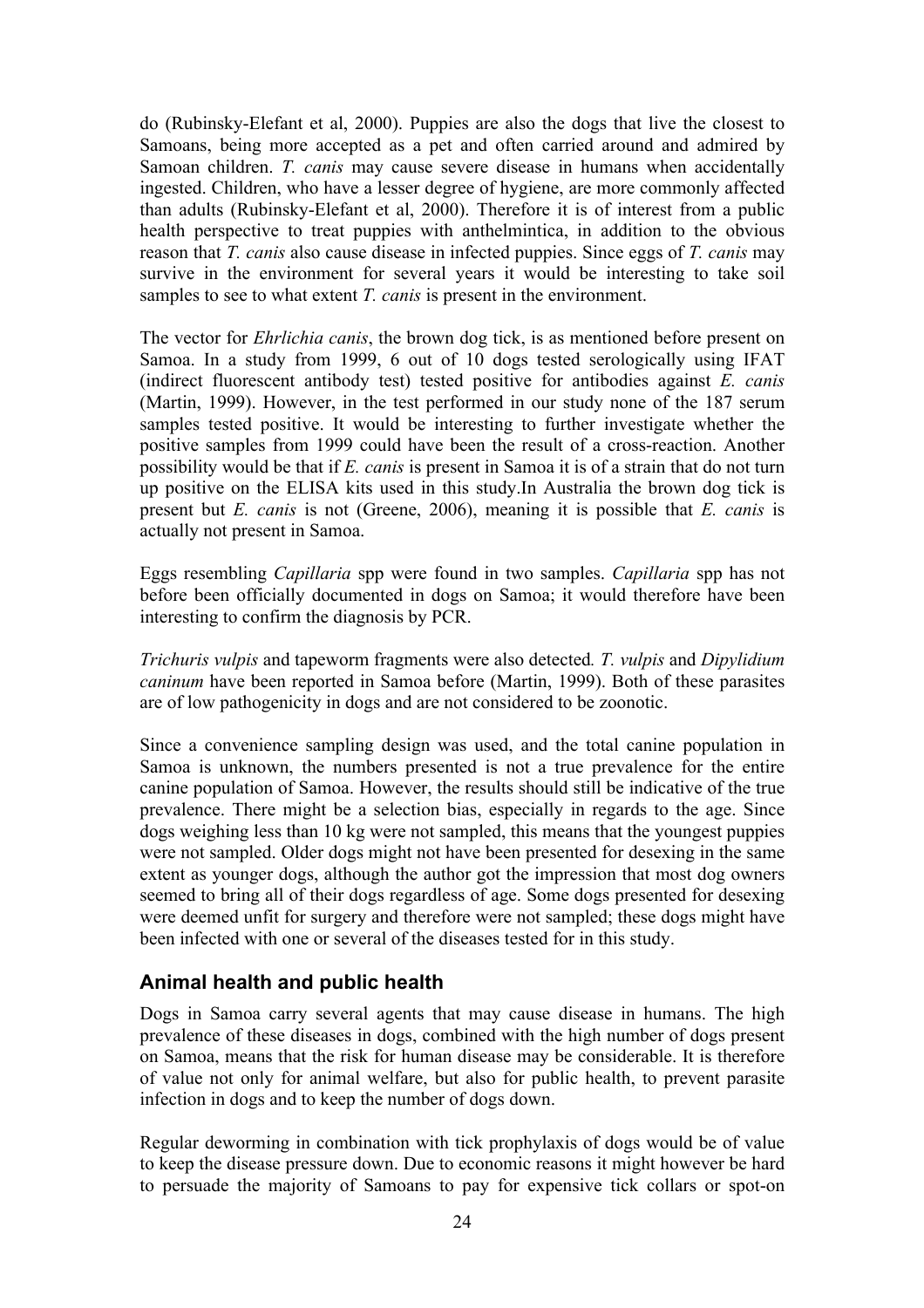treatments and to deworm their dogs on a regular basis, if at all. Therefore education on how to prevent transmission from dogs to humans is essential. This is done today by the APS. Furthermore, an initiative to make locals safely remove and destroy all dog faeces found in the environment might be a cheap but efficient way to reduce the transmission of those parasites with a direct life cycle, if this were to be practiced extensively. Tourists coming to Samoa also need to be aware of the risks and how to avoid getting infected.

The author's recommendations for anyone visiting or living on Samoa include:

- Avoid being bitten by mosquitoes, which may transmit *D. immitis* (along with other diseases present on Samoa).
- Avoid walking bare feet, including on beaches, to lower the risk for larva migrans caused by hookworms.
- Hands should be washed thoroughly after any handling of dogs and before any meal. It is a Samoan tradition to eat with your hands, which probably increases the risk of accidentally ingesting infectious stages of several zoonotic parasites. The use of cutlery might be preferred from this point of view.

Further studies on what impact canine zoonotic diseases have on public health in Samoa would be valuable.



*Fig. 3. Free roaming intact male dog on beach.*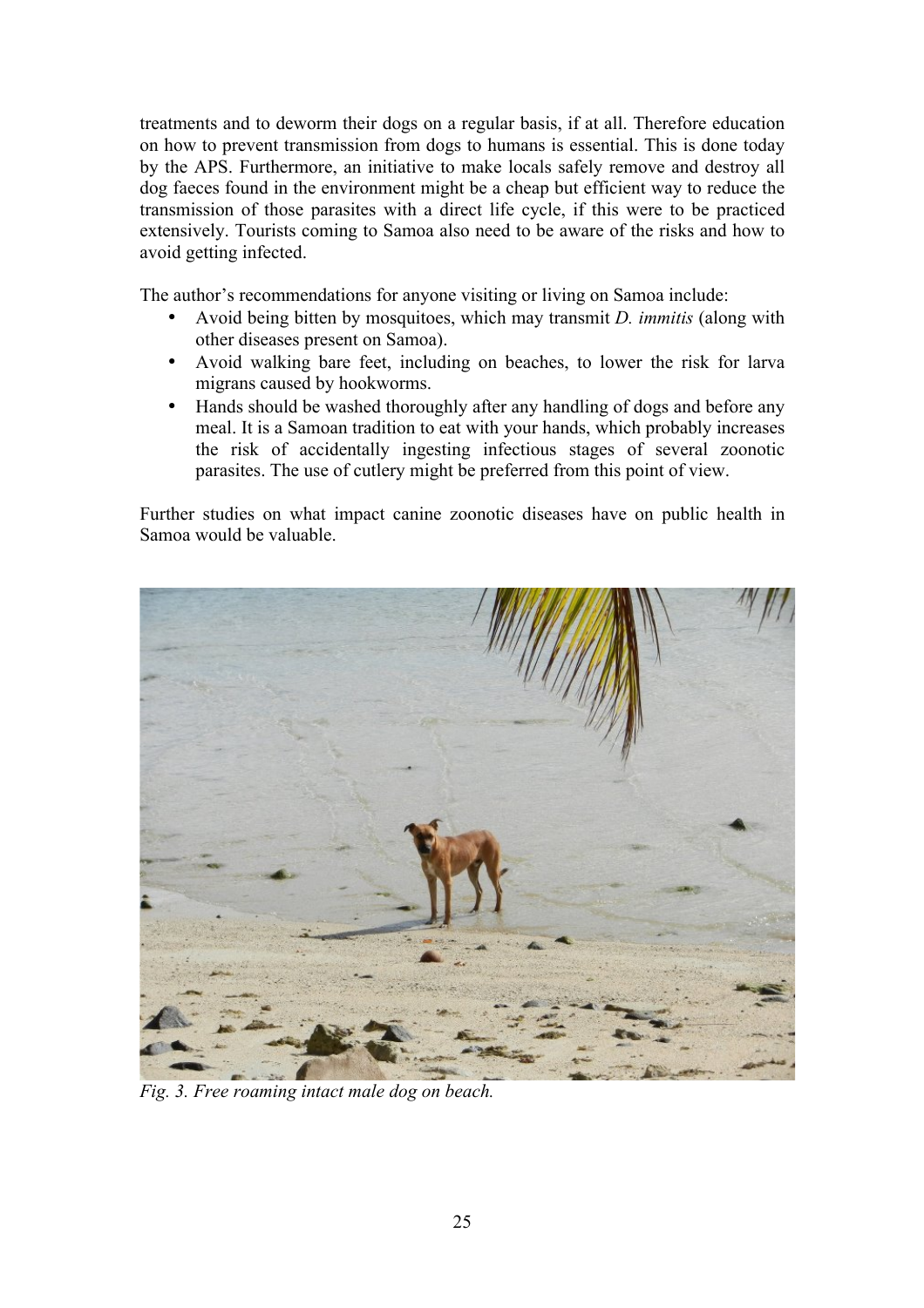# **ACKNOWLEDGEMENTS**

I would like to thank my supervisors Ulf Emanuelson and Cecilia Wolff at SLU for their encouragement. Els Acke for all help and for making me feel at home at Massey, Kate Hill, Alison Harland, Ros Carslake, and Deborah Prattley at Massey University. Janis Bridges for help with the software R. For help with identifying some tricky parasites I would like to thank Barbara Adlington at Massey University as well as Johan Höglund, SLU, and Dan Christensson, SVA (Swedish National Veterinary Institute). The laboratory staff at the Hopkirk Institute for sorting me out with equipment. Furthermore a big thank you to all the APS staff for their help and patience; Ava Toa, Setu Timoteo, Miriama Mati, Carol Tuipoloa, Ikumi Ishikawa, Belinda Hamlin, Viacheslav Eroshin and Fale Neemia.

Thank you to the Faculty of Veterinary Medicine and Animal Science, SLU, for funding my travel to Samoa and New Zealand.